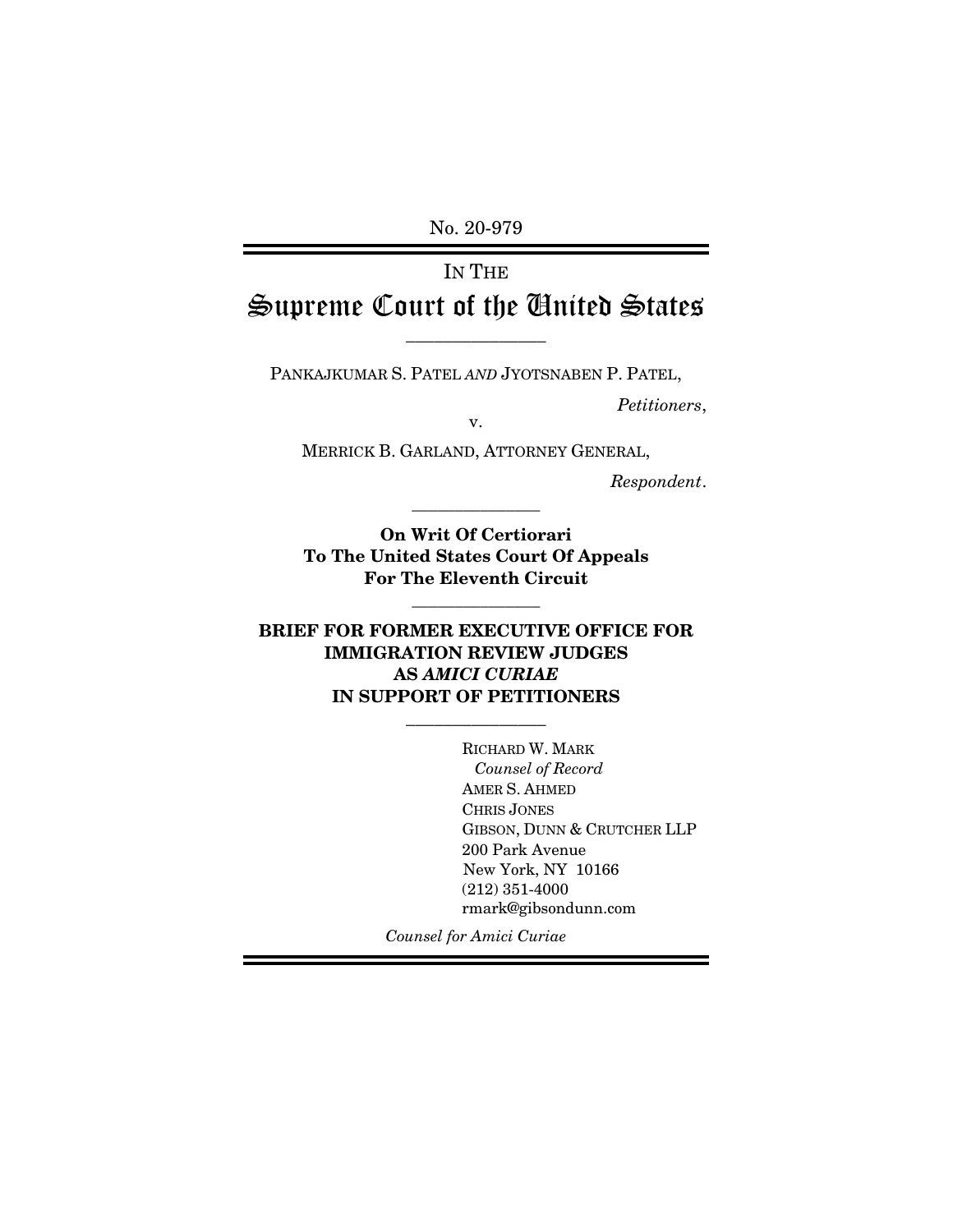# **TABLE OF CONTENTS**

Page

| I. IIRIRA Properly Balances Executive<br>Discretion and Article III Review 3                                                    |
|---------------------------------------------------------------------------------------------------------------------------------|
| Ensuring Article III Review Over Non-<br>11.<br>Discretionary Determinations Is Critical to<br>Correct Errors That Can Occur in |
|                                                                                                                                 |
|                                                                                                                                 |
| APPENDIX OF AMICI CURIAE1a                                                                                                      |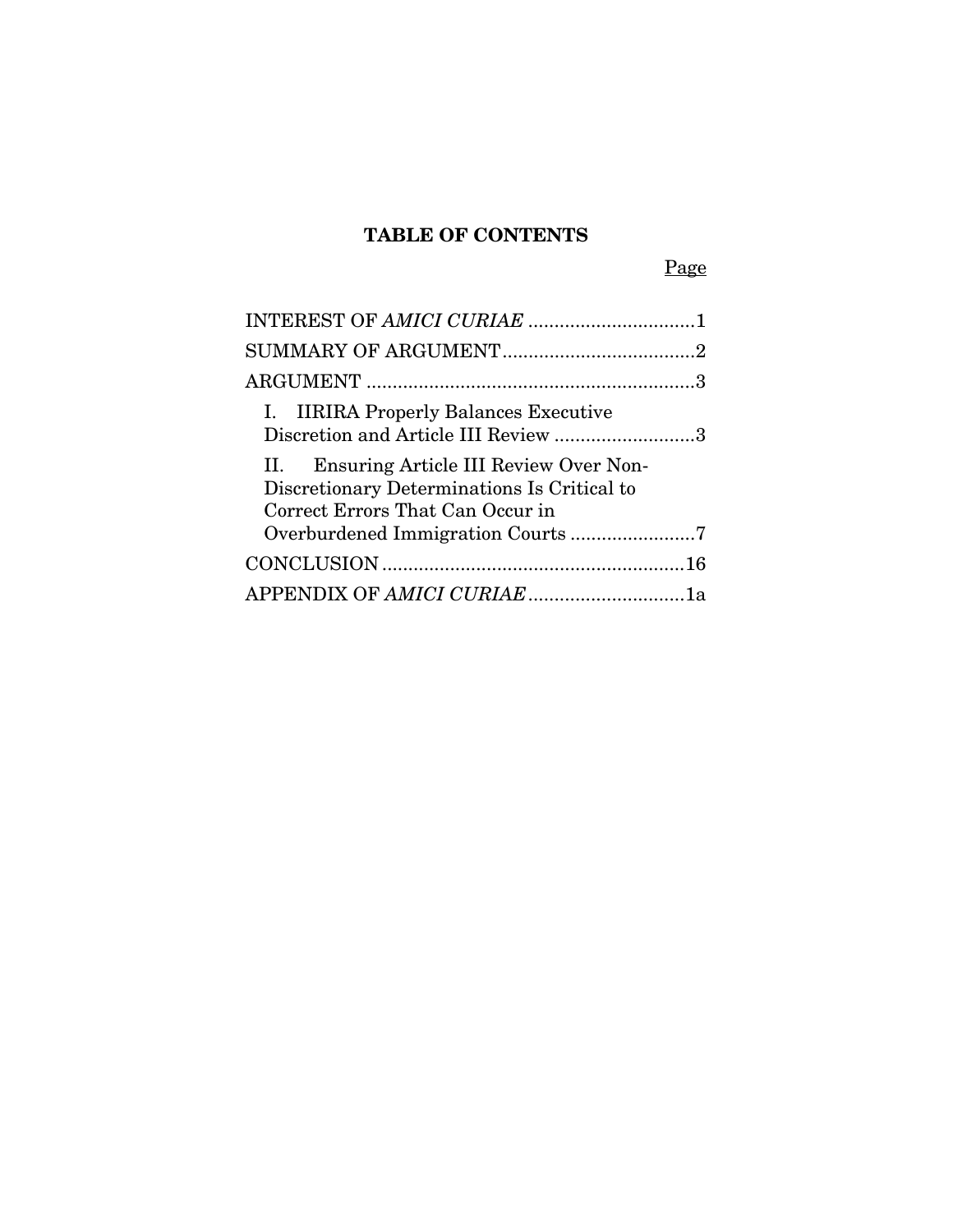# **TABLE OF AUTHORITIES**

Page(s)

# **Cases**

| Abbott Laboratories v. Gardner,             |
|---------------------------------------------|
| Aburto-Rocha v. Mukasey,                    |
| Benslimane v. Gonzales,                     |
| Berishaj v. Ashcroft,                       |
| Bowen v. Michigan Acad. of Fam. Physicians, |
| Buckley v. Valeo,                           |
| CDI Info. Servs., Inc. v. Reno,             |
| Commodity Futures Trading Comm'n v. Schor,  |
| Fong Haw Tan v. Phelan,                     |
| Gallimore v. Att'y Gen.,                    |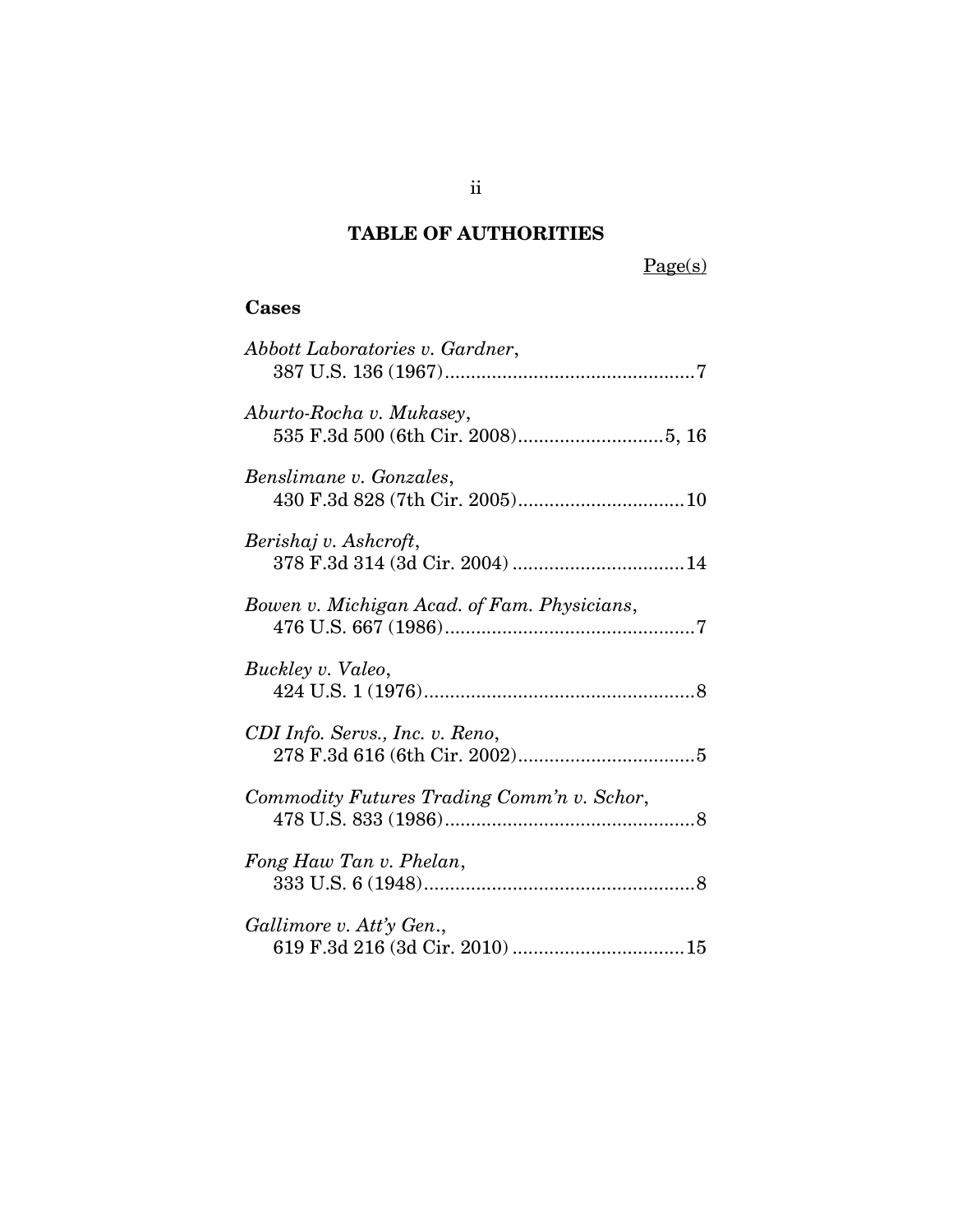| Garcia-Melendez v. Ashcroft,                                                |
|-----------------------------------------------------------------------------|
| Guerrero-Lasprilla v. Barr,                                                 |
| <i>Iddir v. INS,</i>                                                        |
| INS v. Elias-Zacarias,                                                      |
| INS v. St. Cyr,                                                             |
| $\log v$ . Boyd,                                                            |
| Kucana v. Holder,                                                           |
| Lee v. United States,                                                       |
| Lopez-Birrueta v. Holder,                                                   |
| Bernardo ex rel. M & K Eng'g, Inc. v. Johnson,                              |
| Makwana v. Att'y Gen. of United States,<br>611 F. App'x 58 (3d Cir. 2015)13 |
| Manzanarez-Santos v. Sessions,                                              |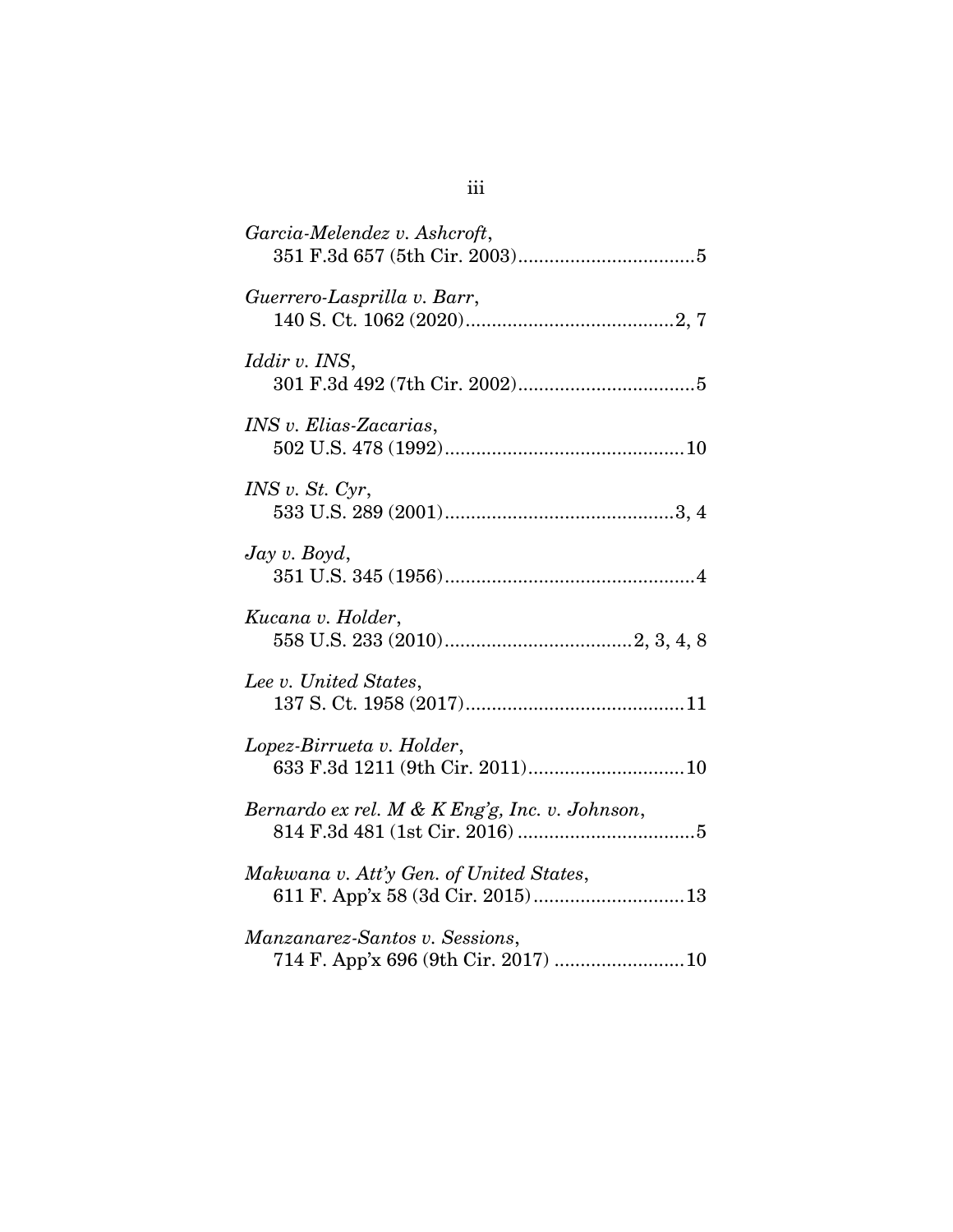| Mayorga v. Att'y Gen.,                                                           |
|----------------------------------------------------------------------------------|
| McNary v. Haitian Refugee Center, Inc.,                                          |
| Mendez-Moranchel v. Ashcroft,                                                    |
| Montero-Martinez v. Ashcroft,                                                    |
| Nasrallah v. Barr,                                                               |
| Nat'l Ins. Co. v. Tidewater Co.,                                                 |
| Niam v. Ashcroft,<br>354 F.3d 652 (7th Cir. 2004)14                              |
| Ortiz-Cornejo v. Gonzales,                                                       |
| Peralta Gandarilla v. Gonzales,<br>233 F. App'x 670 (9th Cir. 2007)  10          |
| Quinteros v. Att'y Gen. of United States,<br>945 F.3d 772 (3d Cir. 2019)  11, 15 |
| Ramos v. Louisiana,                                                              |
| Recinos De Leon v. Gonzales,<br>400 F.3d 1185 (9th Cir. 2005) 16                 |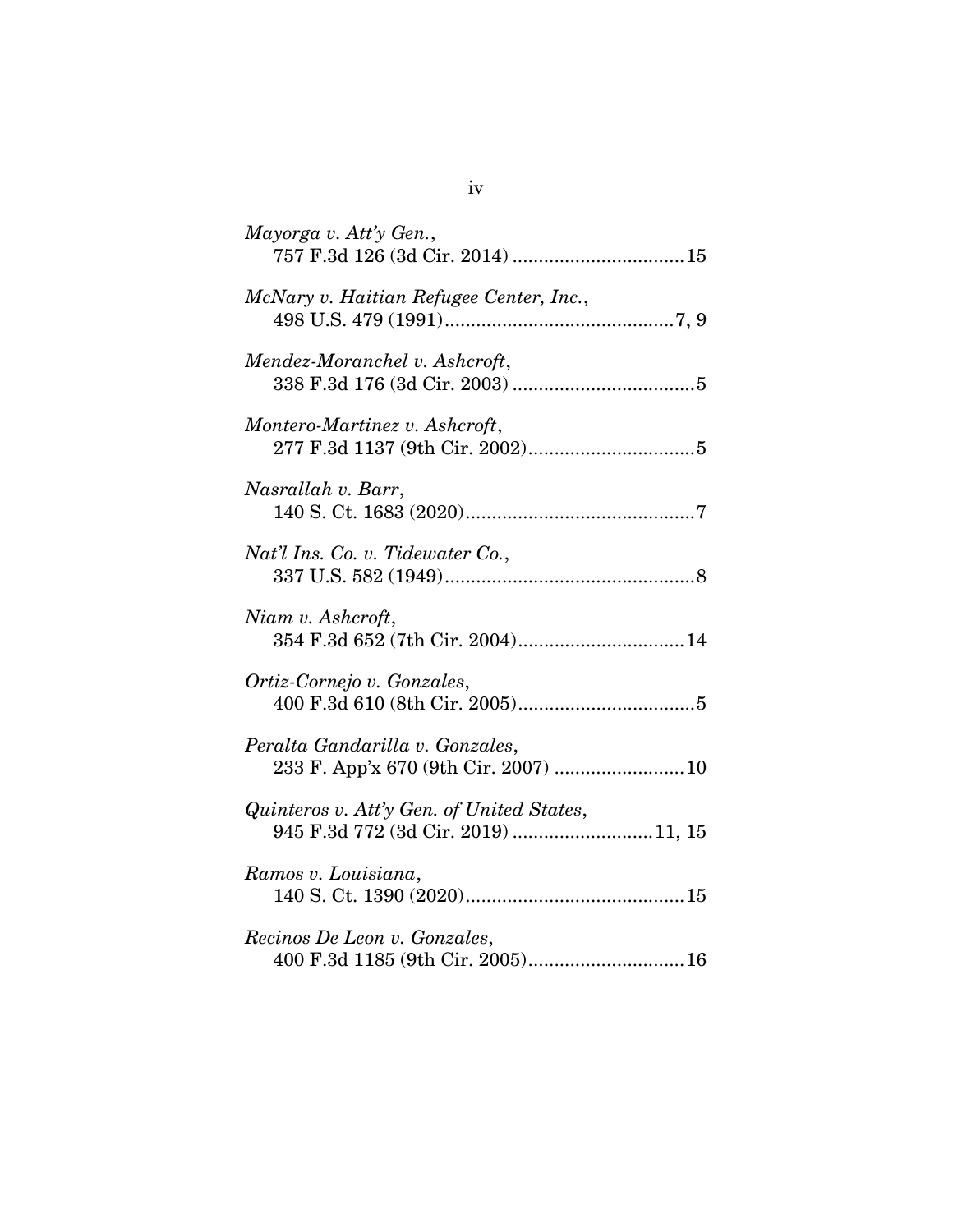| Reno v. Am.-Arab Anti-Discrimination Comm.,     |
|-------------------------------------------------|
| Reno v. Cath. Soc. Servs., Inc.,                |
| Rodriguez v. Gonzales,                          |
| Romano-Varian v. Att'y Gen. of United States,   |
| Romero-Torres v. Ashcroft,                      |
| Sabido Valdivia v. Gonzales,                    |
| Singh v. Gonzales,                              |
| Ssali v. Gonzales,                              |
| United States v. Nourse,                        |
| Valarezo-Tirado v. Att'y Gen. of United States, |
| Voci v. Gonzales,                               |
| Wellness Int'l Network, Ltd. v. Sharif,         |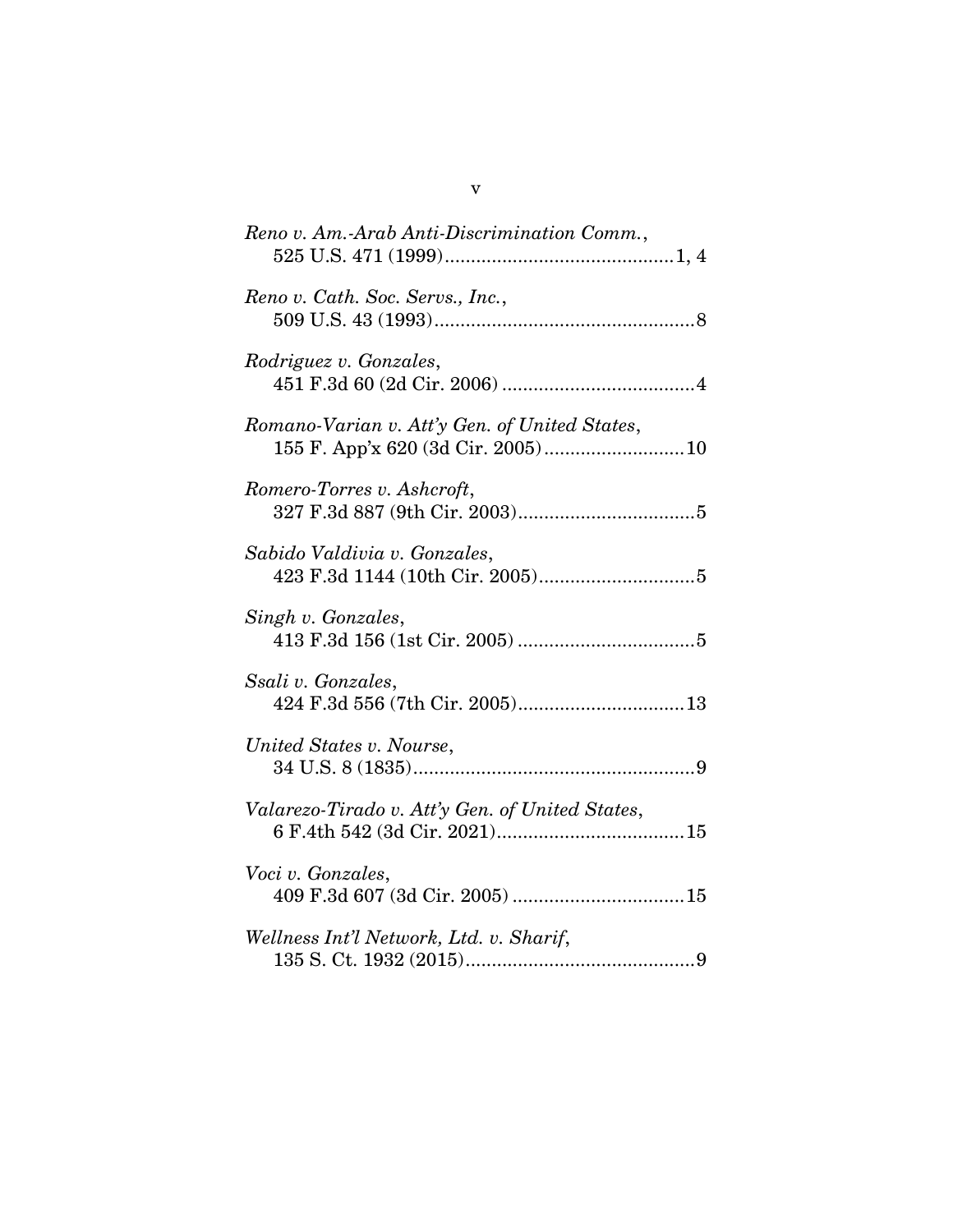#### **Statutes**

# **Regulations**

84 Fed. Reg. 31463 (July 2, 2019) ............................. 14

### **Other Authorities**

*Amid "nightmarish" case backlog, experts call for independent immigration courts*, A.B.A. News (Aug. 9, 2019), https://www.americanbar.org/news/abanews/abanews-archives/2019/08/amid-\_nightmarish-casebacklog--experts-call-for-independent-imm/ ....... 12 Anne Edland & Ola Svenson, *Judgment and Decision Making Under Time Pressure Studies and Findings*, in TIME PRESSURE AND STRESS IN HUMAN JUDGMENT AND DECISION MAKING 29 (Ola Svenson & A. John Maule eds., 1993) ................. 13 Arnold & Porter, 2019 Update Report: Reforming the Immigration System UD (Mar. 2019),

https://www.americanbar.org/content/dam/aba/pu blications/commis-sion\_on\_immigration/2019\_reforming\_the\_immigra

tion\_system\_volume\_2.pdf. .................................. 14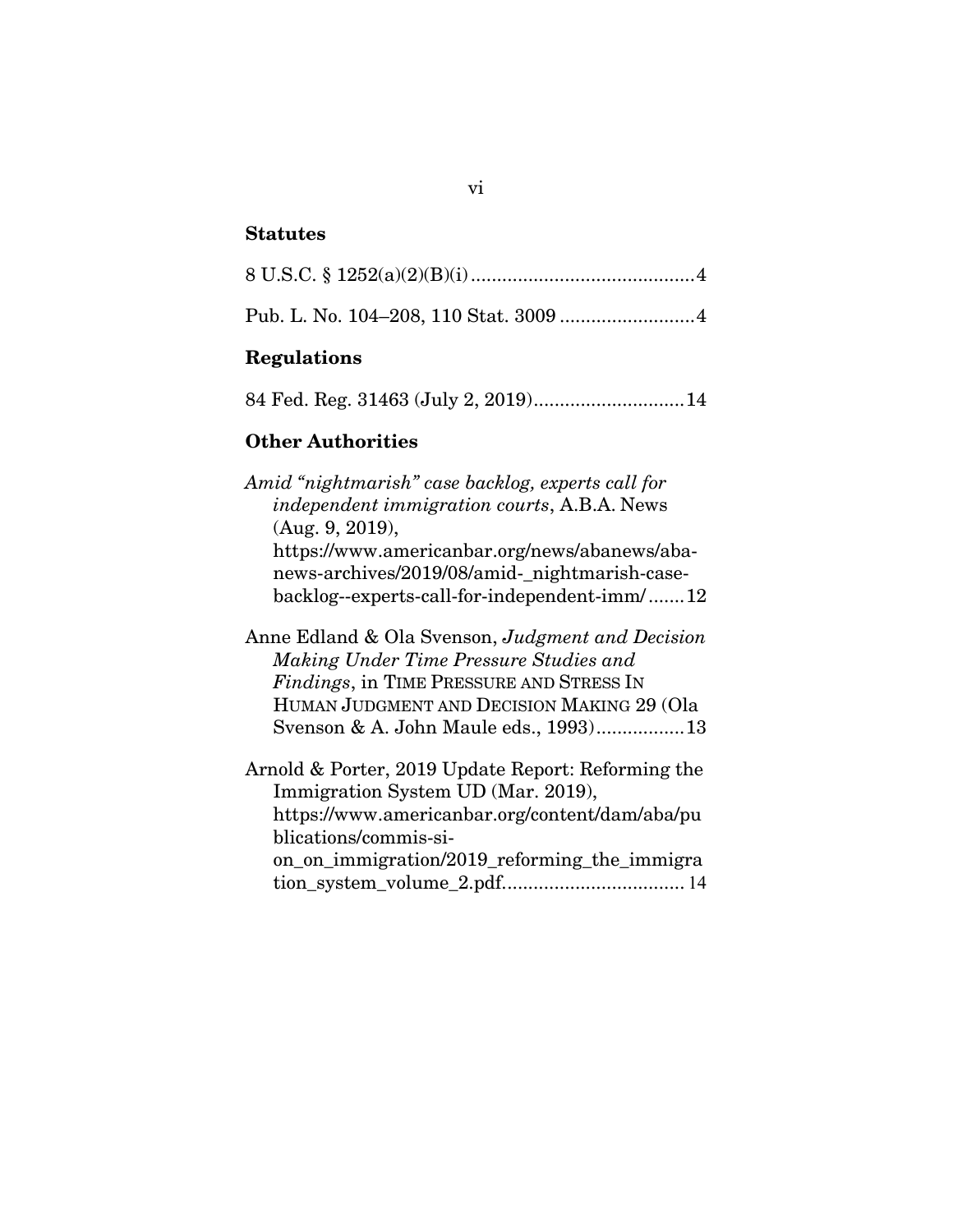| Backlog of Pending Cases in Immigration Courts as<br>of July 2021, The Transactional Records Access<br>Clearinghouse,                           |
|-------------------------------------------------------------------------------------------------------------------------------------------------|
| https://trac.syr.edu/phptools/immigration/court_b                                                                                               |
| Beyond, Asylum: Deportation Relief During the<br>Trump Administration, TRAC (Oct. 29, 2020),<br>https://trac.syr.edu/ immigration/reports/631/9 |
| Eberhard Feess & Roee Sarel, Judicial Effort and<br>the Appeals System: Theory and Experiment, 47 J.                                            |
| EOIR, Statistics Yearbook: Fiscal Year 2018,<br>https://www.justice.gov/eoir/file/1198896/downloa                                               |
| Jonah B. Gelbach & David Marcus, Rethinking                                                                                                     |
| Judicial Review of High Volume Agency                                                                                                           |
| Adjudication, 96 TEX. L. REV. 1097 (2018) 13                                                                                                    |
| United States Department of Justice, Executive                                                                                                  |
| Office for Immigration Review: About the Office,                                                                                                |
| https://www.justice.gov/eoir/office-of-the-chief-                                                                                               |
|                                                                                                                                                 |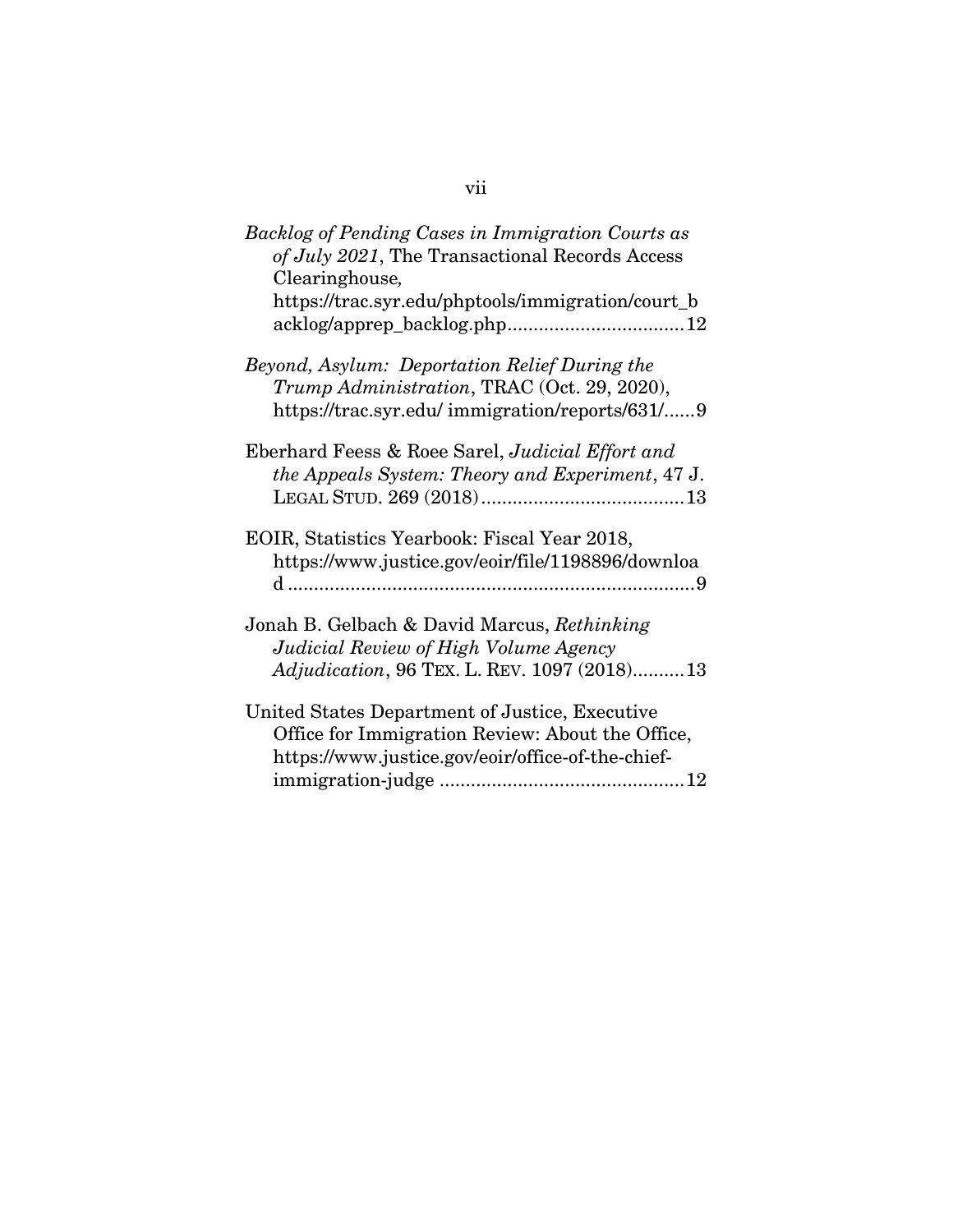#### **INTEREST OF** *AMICI CURIAE* <sup>1</sup>

*Amici curiae* are thirty-five former immigration judges (IJs) and members of the Board of Immigration Appeals (BIA or Board). A complete list of signatories can be found in the Appendix of *Amici Curiae*.

*Amici* have dedicated their careers to the immigration court system and to upholding the immigration laws of the United States of America. Each is intimately familiar with the immigration court system and its procedures. Together they have a distinct interest in ensuring that claims duly asserted in immigration cases are afforded the level of Article III appellate review required by governing law.

In the Illegal Immigration Reform and Immigrant Responsibility Act of 1996 (IIRIRA), Congress passed a number of provisions intended to "protect[] the Executive's discretion from the courts." *Reno v. Am.- Arab Anti-Discrimination Comm.*, 525 U.S. 471, 486 (1999). One such provision is 8 U.S.C. § 1252(a)(2)(B)(i), which eliminates judicial review of "any judgment regarding the granting of relief" as to five forms of discretionary relief authorized by statute. Circuit courts around the country have, for many years, almost uniformly interpreted this provision to strip federal courts of jurisdiction to review *discretionary* decisions—but not non-discretionary, predicate determinations such as, for example, whether a noncitizen can show 10 years of physical presence in

<sup>1</sup> All parties have consented to the filing of this brief. *Amici* state that this brief was not authored in whole or in part by counsel for any party, and that no person or entity other than *amici*, their members, or its counsel made a monetary contribution intended to fund the preparation or submission of this brief.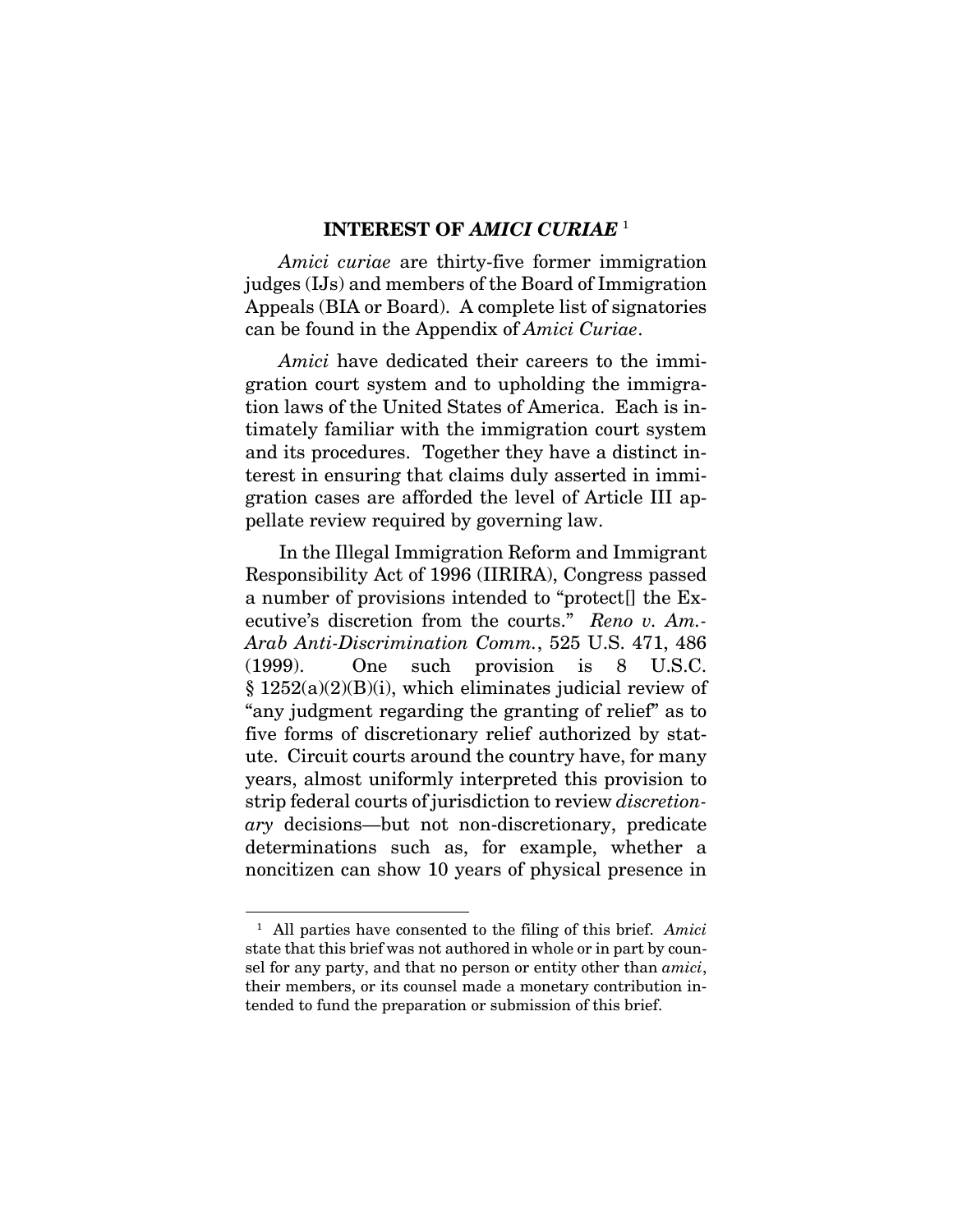the United States. In *amici*'s experience, this longstanding approach appropriately respects decisions Congress committed to executive discretion while preserving Article III review for non-discretionary determinations in proceedings that can carry lifeor-death consequences.

### **SUMMARY OF ARGUMENT**

Congress drew clear boundaries in IIRIRA. The statute shields executive-branch discretionary decisions in immigration cases from judicial review while permitting Article III courts to review black-andwhite, non-discretionary determinations that concern whether non-citizens are *eligible* for eventual discretionary relief.

This case illustrates that sharp distinction. Both the Immigration Judge and the BIA found that Mr. Patel's testimony was not credible based in large part on those agency officials' erroneous interpretation of Georgia law regarding necessary criteria for a driver's license. That misunderstanding of state law—which drove the outcome of the immigrant's petition—is precisely the type of predicate non-discretionary determination that Article III courts are well-suited to review.

Permitting judicial review of non-discretionary determinations also comports with the "well-settled" and "strong" presumption of judicial review that has "consistently" been applied to immigration legislation, "particularly to questions concerning the preservation of federal-court jurisdiction." *Guerrero-Lasprilla v. Barr*, 140 S. Ct. 1062, 1069 (2020) (quoting *McNary v. Haitian Refugee Center, Inc.*, 498 U.S. 479, 496, 498 (1991)); *Kucana v. Holder*, 558 U.S. 233, 251 (2010). And it avoids the "[s]eparation-of-powers concerns"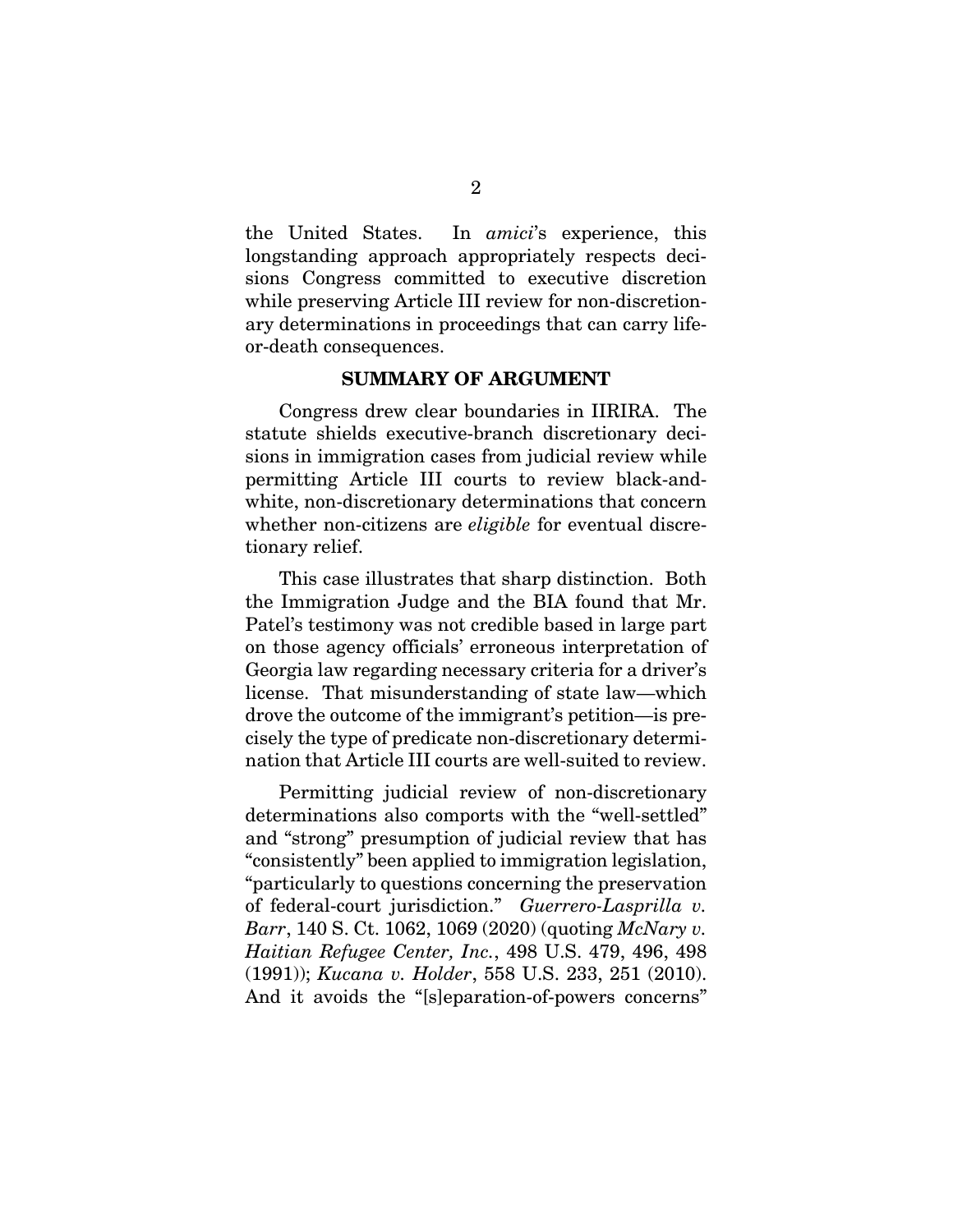created by further removing these cases from the judiciary's domain. *Kucana*, 558 U.S. at 237.

In *amici*'s experience, maintaining Article III review of predicate non-discretionary determinations aids the proper functioning of the immigration adjudication system. Both IJs and the BIA face heavy caseloads and are under significant pressure to complete cases rapidly. Review by an Article III court of objective, non-discretionary determinations generally improves outcomes and builds confidence in a system of adjudication. There have been numerous important examples over the years of federal appellate decisions sharply criticizing IJs or the BIA for error, including in cases involving erroneous interpretations of state law and the forms of discretionary relief covered by § 1252(a)(2)(B)(i). *Amici* have experienced firsthand what it means to operate within the severe resource constraints applied to the immigration courts. In that context and amidst that pressure, Article III review of non-discretionary determinations provides a structure that maintains fair, reasoned, and legally sound immigration court adjudications.

#### **ARGUMENT**

# **I. IIRIRA PROPERLY BALANCES EXECUTIVE DIS-CRETION AND ARTICLE III REVIEW**

 "Traditionally, courts recognized a distinction between eligibility for discretionary relief, on the one hand, and the favorable exercise of discretion, on the other hand." *INS v. St. Cyr*, 533 U.S. 289, 307 (2001). As such, "[e]ligibility that was 'governed by specific statutory standards' provided 'a right to a ruling on an applicant's eligibility,' even though the actual granting of relief was 'not a matter of right under any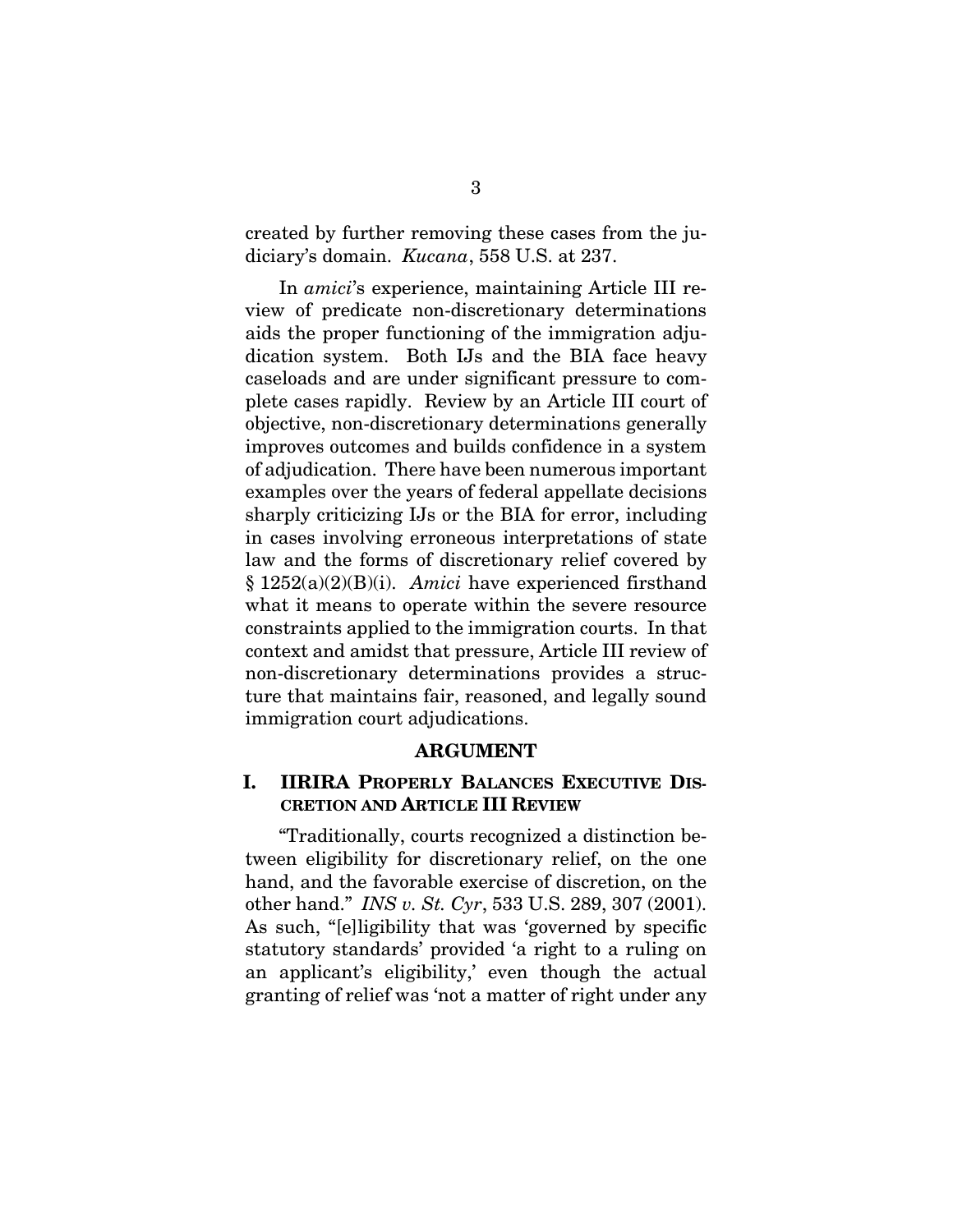circumstances, but rather is in all cases a matter of grace.'" *Id.* at 307–08 (quoting *Jay v. Boyd*, 351 U.S. 345, 353–354 (1956)).

 This distinction is reflected in the statutory provision at issue here. In 1996, Congress amended the Immigration and Nationality Act by enacting the Illegal Immigration Reform and Immigrant Responsibility Act of 1996. Pub. L. No. 104–208, 110 Stat. 3009. The "theme" of IIRIRA is "protecting the Executive's *discretion* from the courts." *Reno v. Am.-Arab Anti-Discrimination Comm.*, 525 U.S. 471, 486 (1999) (emphasis added).

 One of the ways it did so was the enactment of 8 U.S.C. § 1252(a)(2)(B). This subsection, titled "Denials of discretionary relief," contains two subclauses. The first, at issue here, provides that "no court shall have jurisdiction to review" "any judgment regarding the granting of relief" under five statutory provisions that each "address[] a different form of discretionary relief from removal, … and each contains language indicating that the decision is entrusted to the Attorney General's discretion." *Kucana*, 558 U.S. at 246 (2010).

 Nine Circuit Courts of Appeal agree that this provision does not generally strip jurisdiction over the threshold determination of whether a noncitizen has shown that he or she "meets the statutory eligibility requirements" that would authorize the executive to subsequently make a discretionary decision as to whether relief should be granted in that particular case. *Rodriguez v. Gonzales*, 451 F.3d 60, 62 (2d Cir.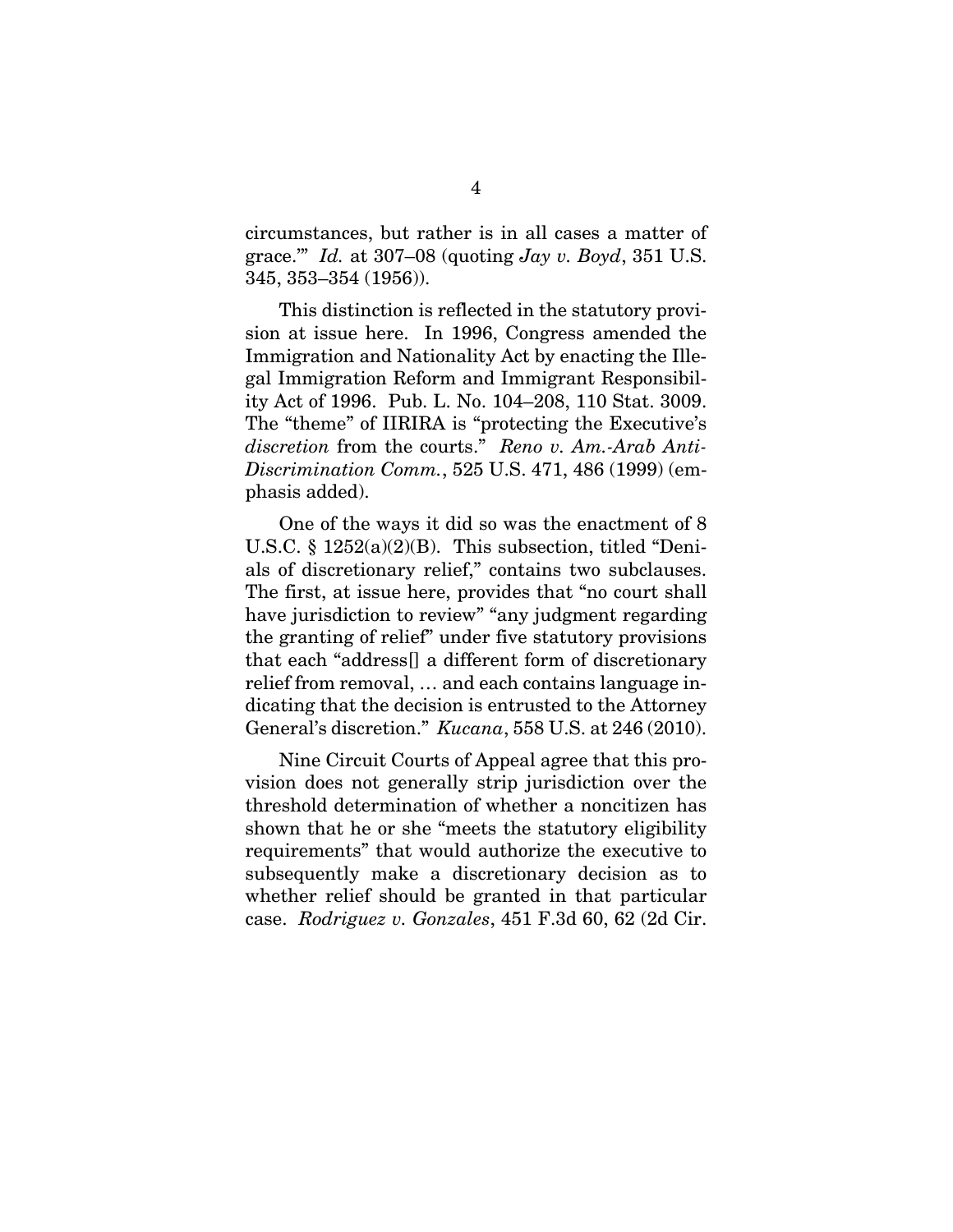$2006$ ) (per curiam).<sup>2</sup> Put differently, while all the Courts of Appeals agree that 8 U.S.C.  $§ 1252(a)(2)(B)(i)$  strips jurisdiction over discretionary determinations, the overwhelming majority have concluded that that provision does not bar Article III review of "nondiscretionary factors," *Mendez-Moranchel*, 338 F.3d at 178, or "nondiscretionary determinations underlying" a subsequent discretionary determination, *Ortiz-Cornejo*, 400 F.3d at 612.

 This statutory scheme makes sense. Because "Congress has to structure and allocate the resources of our immigration system," "judicial review may be thought to be warranted in some, but not all, situations." *Bernardo ex rel. M & K Eng'g, Inc. v. Johnson*, 814 F.3d 481, 494 (1st Cir. 2016). IIRIRA did just that. *See, e.g.*, *CDI Info. Servs., Inc. v. Reno*, 278 F.3d 616, 618 (6th Cir. 2002) (IIRIRA "enacted to protect the discretion of the Executive" through "provisions limiting or eliminating judicial review of particular … decisions"). In §  $1252(a)(2)(B)(i)$ , Congress defined protected agency territory by removing judicial review over "subjective question[s] that depend[] on the value judgment of the person or entity examining the issue," *Romero-Torres v. Ashcroft*, 327 F.3d 887, 888 (9th Cir. 2003) (cleaned up), while retaining judicial review over the predicate non-discretionary determinations

<sup>2</sup> *See also Singh v. Gonzales*, 413 F.3d 156, 160 n.4 (1st Cir. 2005); *Mendez-Moranchel v. Ashcroft*, 338 F.3d 176, 178 (3d Cir. 2003); *Garcia-Melendez v. Ashcroft*, 351 F.3d 657, 661 (5th Cir. 2003); *Aburto-Rocha v. Mukasey*, 535 F.3d 500, 502 (6th Cir. 2008); *Iddir v. INS*, 301 F.3d 492, 497 (7th Cir. 2002); *Ortiz-Cornejo v. Gonzales*, 400 F.3d 610, 612 (8th Cir. 2005); *Montero-Martinez v. Ashcroft*, 277 F.3d 1137, 1144 (9th Cir. 2002); *Sabido Valdivia v. Gonzales*, 423 F.3d 1144, 1149 (10th Cir. 2005).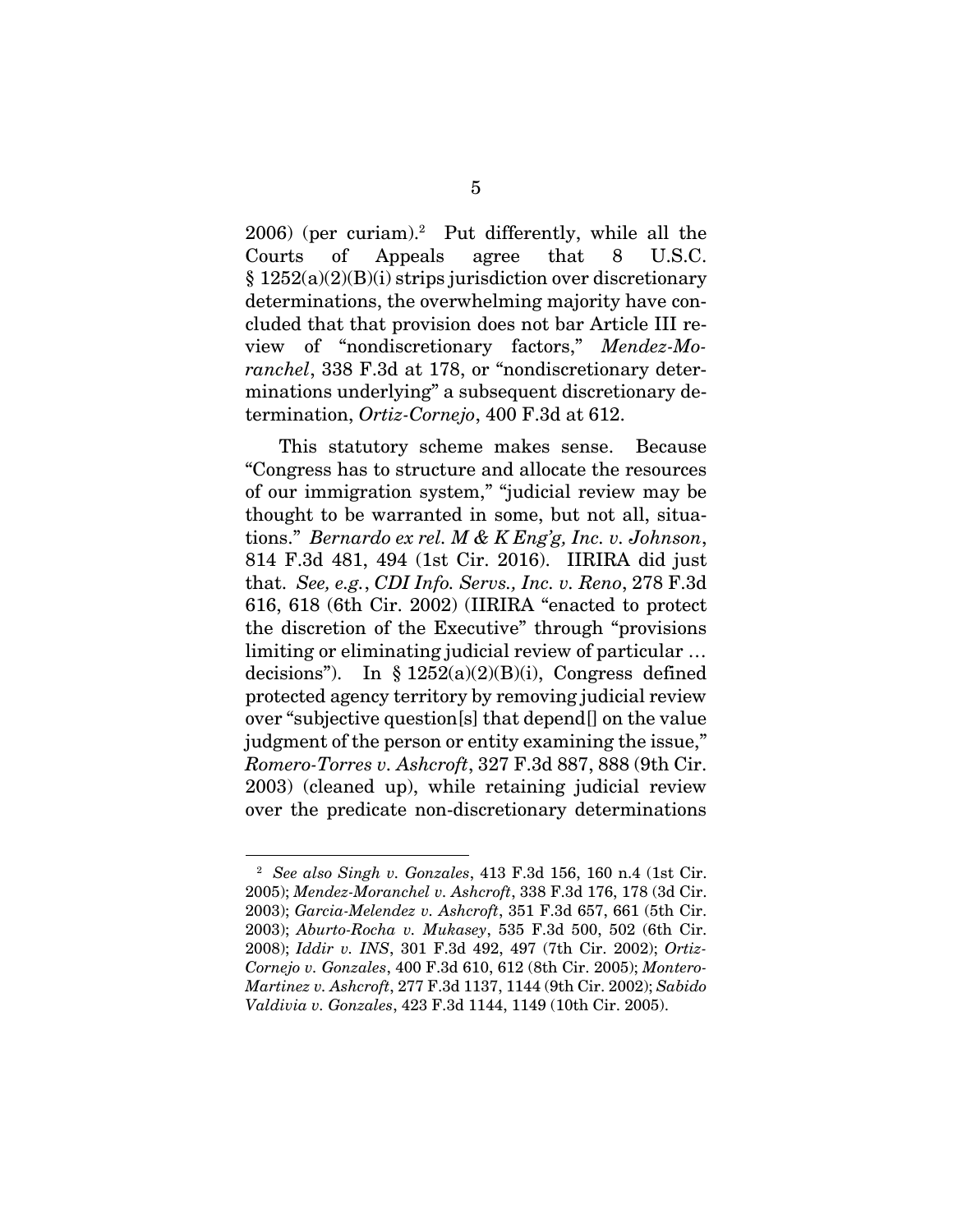that undergird discretionary judgments. This division prevents Article III courts from second-guessing subjective determinations—such as whether discretionary relief is appropriate in any particular case while preserving the ability of those courts to correct errors involving legal principles or objective factual determinations that are antecedent to those discretionary determinations.

This case illustrates why  $\S 1252(a)(2)(B)(i)$  should not be read to foreclose Article III review of all agency determinations that in any way touch upon the forms of relief specified therein. Mr. Patel testified that he inadvertently indicated that he was a U.S. citizen on his Georgia driver's license application. In rejecting that testimony as unpersuasive, the Immigration Judge completely misread Georgia law. Specifically, the IJ incorrectly concluded that Mr. Patel could not have obtained a Georgia driver's license "had [he] disclosed that he was neither a citizen [n]or a lawful permanent resident o[f] the United States." Pet. App 116a. In other words, the IJ misconstrued Georgia law as requiring U.S. citizenship or permanent residency for a driver's license, and on that basis concluded that Mr. Patel must have been lying when he testified that his conduct was innocent. The BIA majority agreed with this misinterpretation of Georgia law, concluding that the "implication of the questions set forth in the driver's license application is that [Mr. Patel] needed to show that he was either a citizen or a lawfully admitted alien in order to obtain the driver's license." *Id.* 108a.

 In dissent, one Board member explained that this conclusion was objectively wrong, as Georgia law only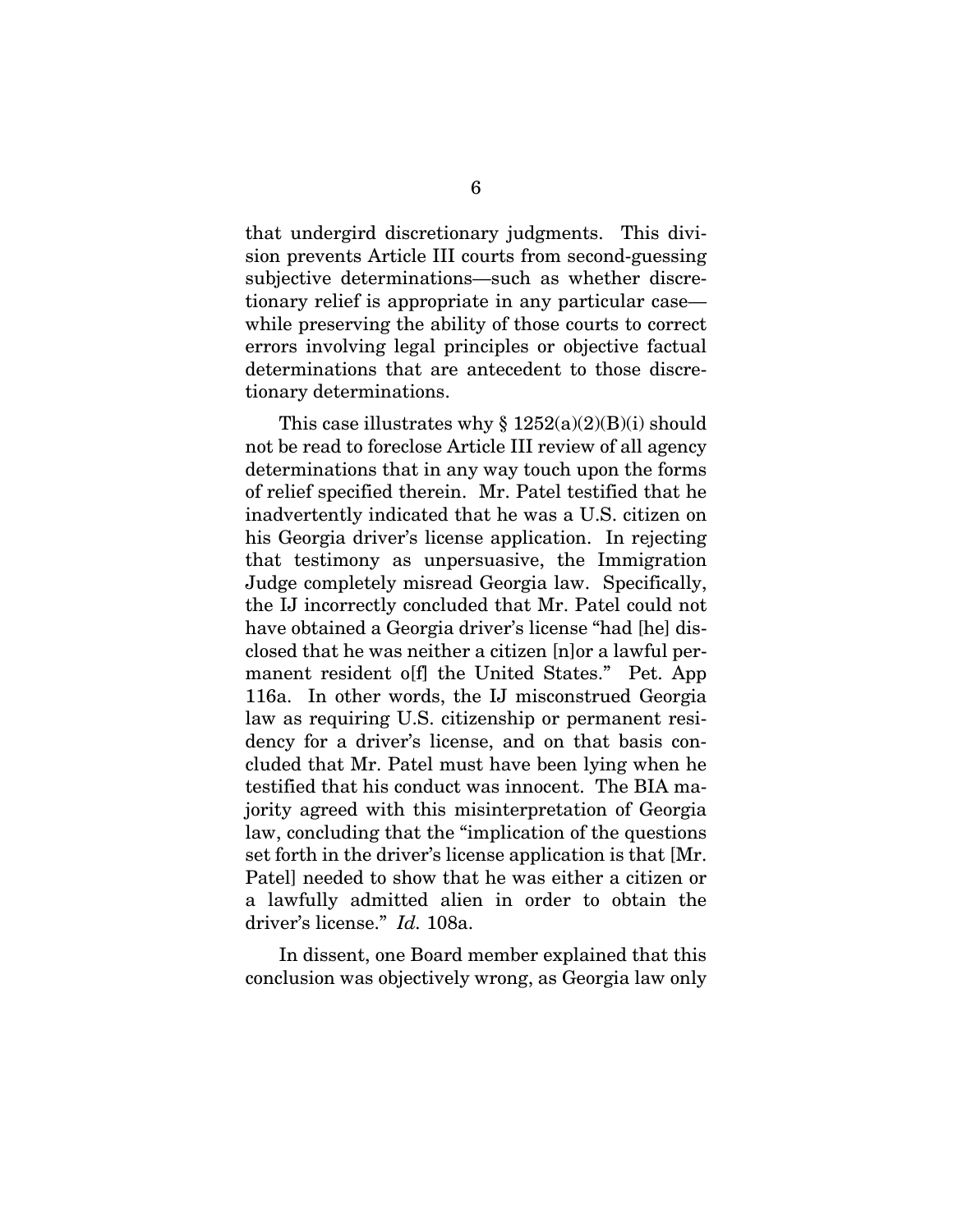required "lawful presence in the United States" to receive a driver's license—not U.S. citizenship or permanent residency—and Mr. Patel had unquestionably satisfied that lawful-presence requirement through his "valid employment authorization document *and* a pending adjustment of status application." *Id.* 109a-110a (Wendtland, Board Member, dissenting).

 The non-discretionary determination embedded within the IJ's and the BIA's ultimate conclusion whether Georgia law required Mr. Patel to show he was a citizen or a lawful permanent resident in order to be eligible for a driver's license—is precisely the type of non-discretionary determination that Article III courts are well equipped to review. *Cf. Nasrallah v. Barr*, 140 S. Ct. 1683 (2020) (8 U.S.C. § 1252(a)(2)(C)-(D) does not preclude judicial review of facts underlying Convention Against Torture orders).

# **II. ENSURING ARTICLE III REVIEW OVER NON-DIS-CRETIONARY DETERMINATIONS IS CRITICAL TO CORRECT ERRORS THAT CAN OCCUR IN OVER-BURDENED IMMIGRATION COURTS**

"From the beginning," the Court has established that "judicial review of a final agency action by an aggrieved person will not be cut off unless there is persuasive reason to believe that such was the purpose of Congress." *Bowen v. Michigan Acad. of Fam. Physicians*, 476 U.S. 667, 670 (1986) (quoting *Abbott Laboratories v. Gardner*, 387 U.S. 136, 140 (1967)).

As a result, there is a "well-settled" and "strong" presumption favoring judicial review of administrative action. *Guerrero-Lasprilla*, 140 S. Ct. at 1069 (citing *McNary*, 498 U.S. at 496, 498). Indeed, the Court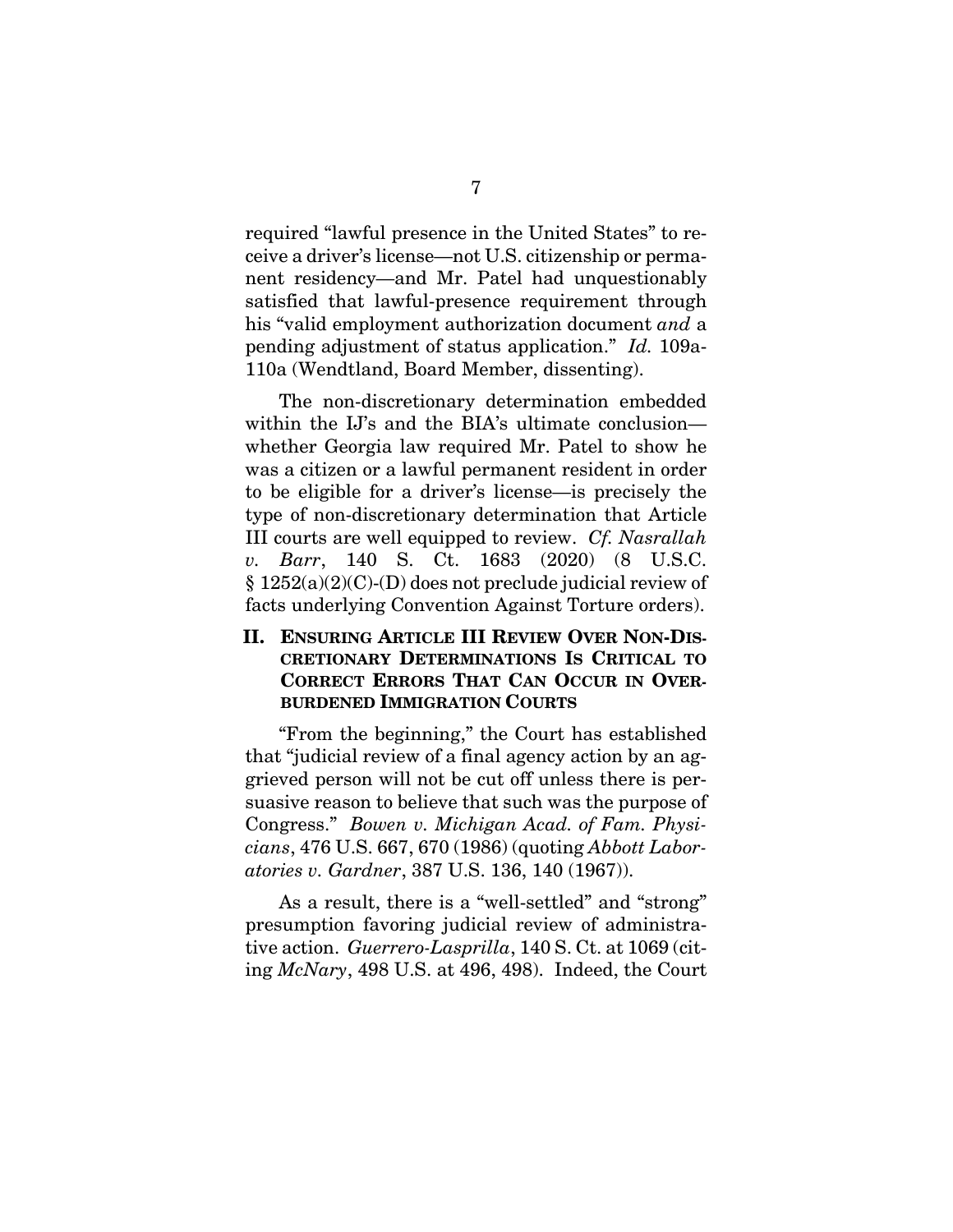has "consistently" applied this presumption to "legislation regarding immigration, and particularly to questions concerning the preservation of federal-court jurisdiction." *Kucana*, 558 U.S. at 251; *see also Fong Haw Tan v. Phelan*, 333 U.S. 6, 10 (1948) ("[S]ince the stakes are considerable for the individual, we will not assume that Congress meant to trench on his freedom beyond that which is required by the narrowest of several possible meanings of the words used."). To that end, the Court "assumes that 'Congress legislates with knowledge of the presumption," and thus requires "'clear and convincing evidence' to dislodge the presumption." *Kucana*, 558 U.S. at 251 (citing *Reno v. Cath. Soc. Servs., Inc.*, 509 U.S. 43, 64 (1993)).

Relatedly, "[s]eparation-of-powers concerns" also militate "against reading legislation, absent clear statement, to place in executive hands authority to remove cases from the Judiciary's domain." *Kucana*, 558 U.S. at 237. That is because this Court has understood Article III as "barring congressional attempts 'to transfer jurisdiction [to non-Article III tribunals] for the purpose of emasculating' constitutional courts and thereby prevent[ing] 'the encroachment or aggrandizement of one branch at the expense of the other.'" *Commodity Futures Trading Comm'n v. Schor*, 478 U.S. 833, 850 (1986) (alteration in original) (citation omitted) (first quoting *Nat'l Ins. Co. v. Tidewater Co.*, 337 U.S. 582, 644 (1949) (Vinson, C.J., dissenting); then *quoting Buckley v. Valeo*, 424 U.S. 1, 122 (1976) (per curiam)). Accordingly, in the bankruptcy context, for instance, this Court has held that "Article I adjudicators" may decide claims before them without "offend[ing] the separation of powers" only "so long as Article III courts retain supervisory authority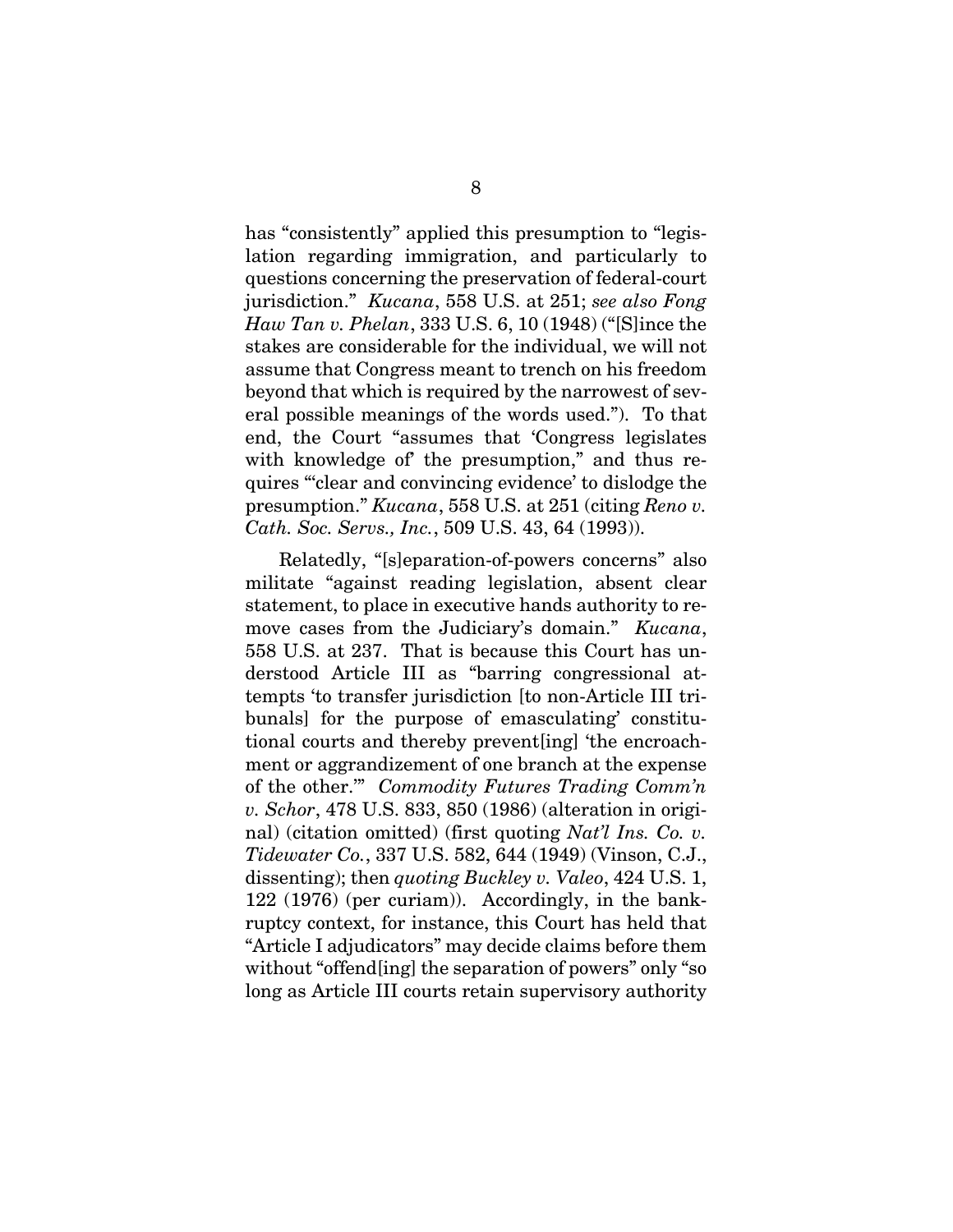over the process." *Wellness Int'l Network, Ltd. v. Sharif*, 135 S. Ct. 1932, 1944 (2015).

Against this backdrop, "it is most unlikely that Congress intended to foreclose *all* forms of meaningful judicial review" in § 1252(a)(2)(B)(i). *McNary*, 498 U.S. at 496 (emphasis added). Doing so would leave individuals aggrieved by an incorrect non-discretionary determination with "no remedy, no appeal to the laws of his country." *United States v. Nourse*, 34 U.S. 8, 9 (1835) (Marshall, C.J.). At the same time, it would remove from Article III courts the "supervisory authority" to check that non-discretionary determinations are correct. *Wellness Int'l*, 135 S. Ct. at 1944.

The impact of such a ruling would be substantial. Every year, there are tens of thousands of cases decided that involve requests for discretionary relief under §  $1252(a)(2)(B)(i)$ . Between January 2017 and September 2020, for instance, immigration judges decided over 94,000 such applications.3

By contrast, maintaining the approach that the vast majority of courts follow in reading

<sup>3</sup> See *Beyond, Asylum: Deportation Relief During the Trump Administration*, TRAC (Oct. 29, 2020), https://trac.syr.edu/ immigration/reports/631/ (reporting that approximately 72,526

applications for cancellation of removal under 8 U.S.C. § 1229b, 18,482 applications for adjustment of status under 8 U.S.C. § 1255, 2,956 applications for waivers under 8 U.S.C. § 1182(h), and 678 applications for waivers under 8 U.S.C. § 1182(i) were decided during this period). This figure does not include the number of applications for voluntary departure under 8 U.S.C. § 1229c. In Fiscal Year 2018, over 20,000 such applications were granted by immigration courts. EOIR, Statistics Yearbook: Fiscal Year 2018, at 13, https://www.justice.gov/eoir/file/1198896/download (last accessed Aug. 28, 2021).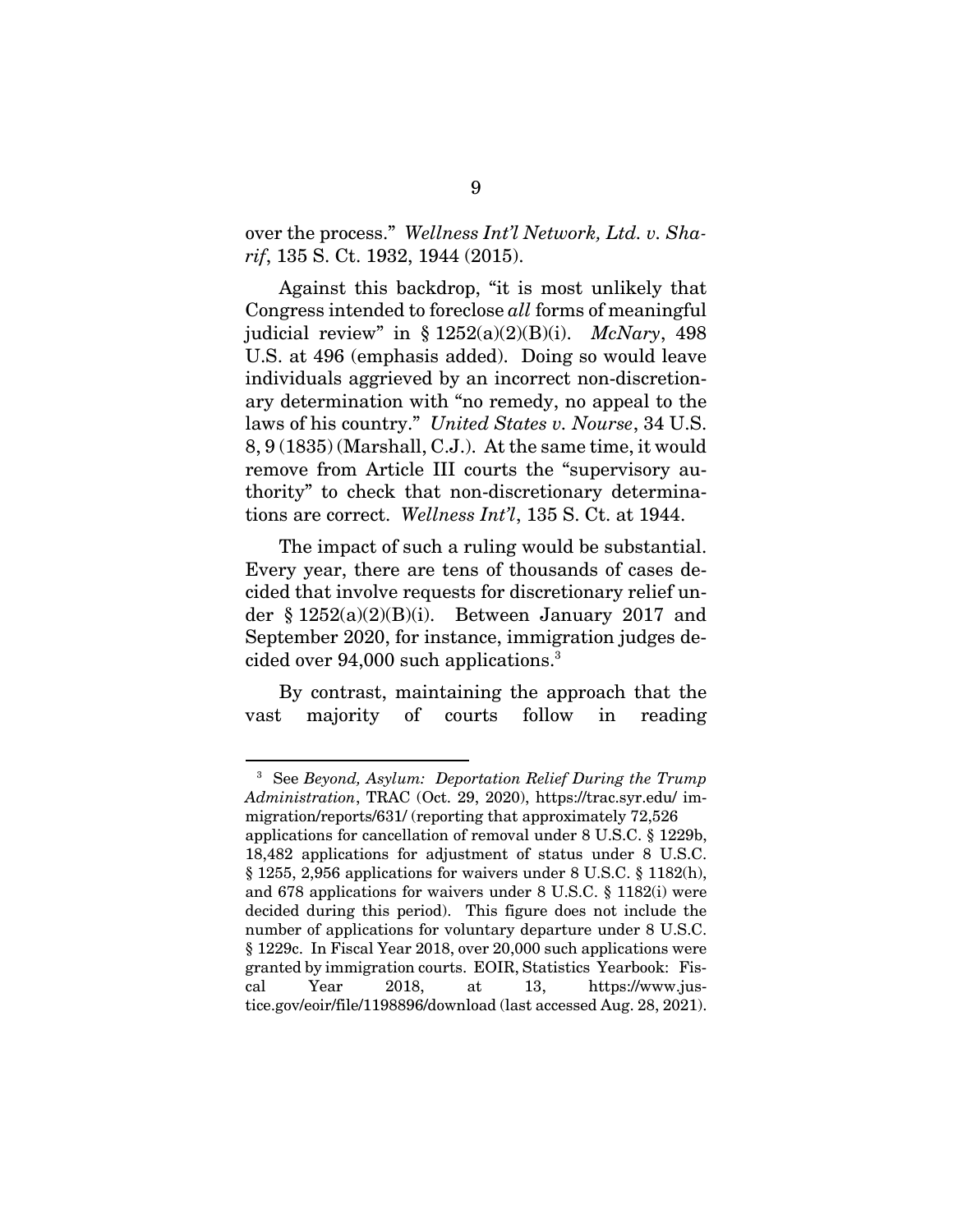§ 1252(a)(2)(B)(i) would allow Article III judges to continue performing a review function with which they are completely familiar. *Cf. INS v. Elias-Zacarias*, 502 U.S. 478, 481 n.1, 483–84 (1992) (discussing nature of judicial review of a BIA finding). Indeed, there are many examples of appellate court decisions addressing significant non-discretionary errors in immigration proceedings involving the statutory eligibility criteria in § 1252(a)(2)(B)(i). *See, e.g.*, *Manzanarez-Santos v. Sessions*, 714 F. App'x 696, 698 (9th Cir. 2017) (even if BIA correctly refused to credit testimony, remand ordered because "no . . . evidence" in record, as is required, regarding acceptance of voluntary departure); *Lopez-Birrueta v. Holder*, 633 F.3d 1211, 1216 (9th Cir. 2011) (IJ and BIA "made several errors in [their] legal analysis," including improperly relying on state law to define key term in federal statute); *Peralta Gandarilla v. Gonzales*, 233 F. App'x 670, 672 (9th Cir. 2007) (IJ and BIA improperly ignored multiple pieces of evidence in the record which established physical presence); *Romano-Varian v. Att'y Gen. of United States*, 155 F. App'x 620, 624 (3d Cir. 2005) (denial not supported by substantial evidence given IJ's "own view . . . witnesses testified truthfully" and the "common-sense assumption that Mr. Romano did not arrive in the United States on the day of his first child's conception").

As these cases illustrate, Article III review of nondiscretionary determinations can be critical to ensuring that the "minimum standards of legal justice" are satisfied. *Benslimane v. Gonzales*, 430 F.3d 828, 830 (7th Cir. 2005). That is particularly true where, as in the instant case, the IJ and the BIA majority erred on a critical legal question of state law—a question alien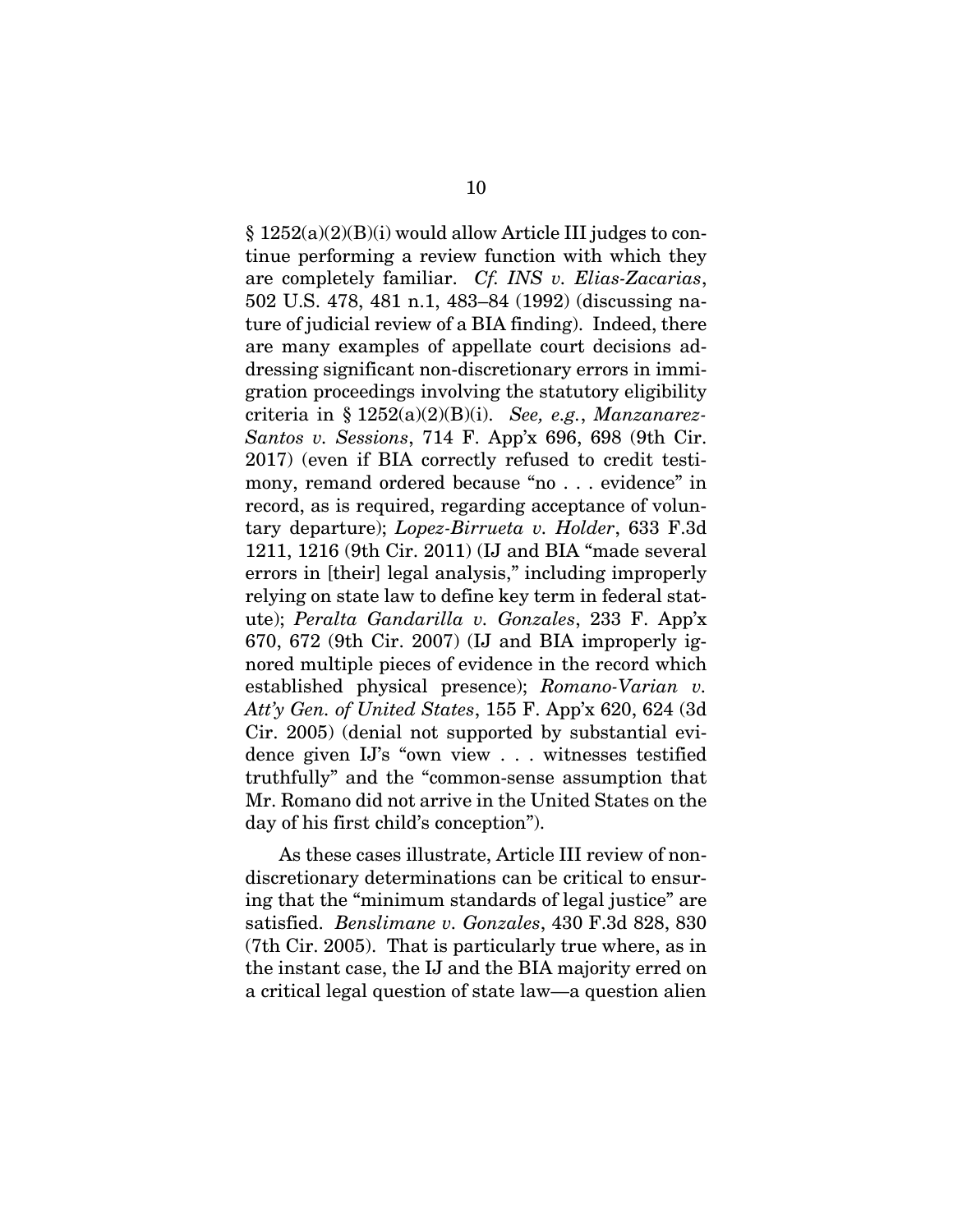to the agency's developed immigration law expertise underpinning the discretionary determination that was made. Because "[d]eportation is always 'a particularly severe penalty,'" *Lee v. United States*, 137 S. Ct. 1958, 1968 (2017) (quoting *Padilla v. Kentucky*, 559 U.S. 356, 365 (2010)), it is crucial that predicate nondiscretionary determinations in a case be reviewable to ensure that IJs and the BIA do not categorically bar discretionary relief based on an objectively incorrect finding, or let an objectively incorrect finding improperly drive the exercise of discretion. Indeed, the BIA has been described as "[t]he single most important decision-maker in the immigration system," and it is doubtful "that any court or any other administrative tribunal so regularly addresses claims of life-changing significance, often involving consequences of life and death." *Quinteros v. Att'y Gen. of United States,* 945 F.3d 772, 794 (3d Cir. 2019) (McKee, J., concurring). It is well within the competence of an Article III court to recognize that the BIA's assessment of the record lacks substantial support or, at a minimum, was inadequately explained, and to require further agency proceedings to correct the error.

If the Court were to adopt the Eleventh Circuit's position that  $§ 1252(a)(2)(B)(i)$  bars Article III review of *any* factual determination made by IJs or the BIA in requests for discretionary relief of the form listed in that provision, it would remove a critical check on immigration decisions. As *amici* are aware, blocking Article III court review would insulate the administrative decisionmaking process from independent *judicial* review of non-discretionary legal determinations.

The practical importance of preserving Article III review of non-discretionary determinations becomes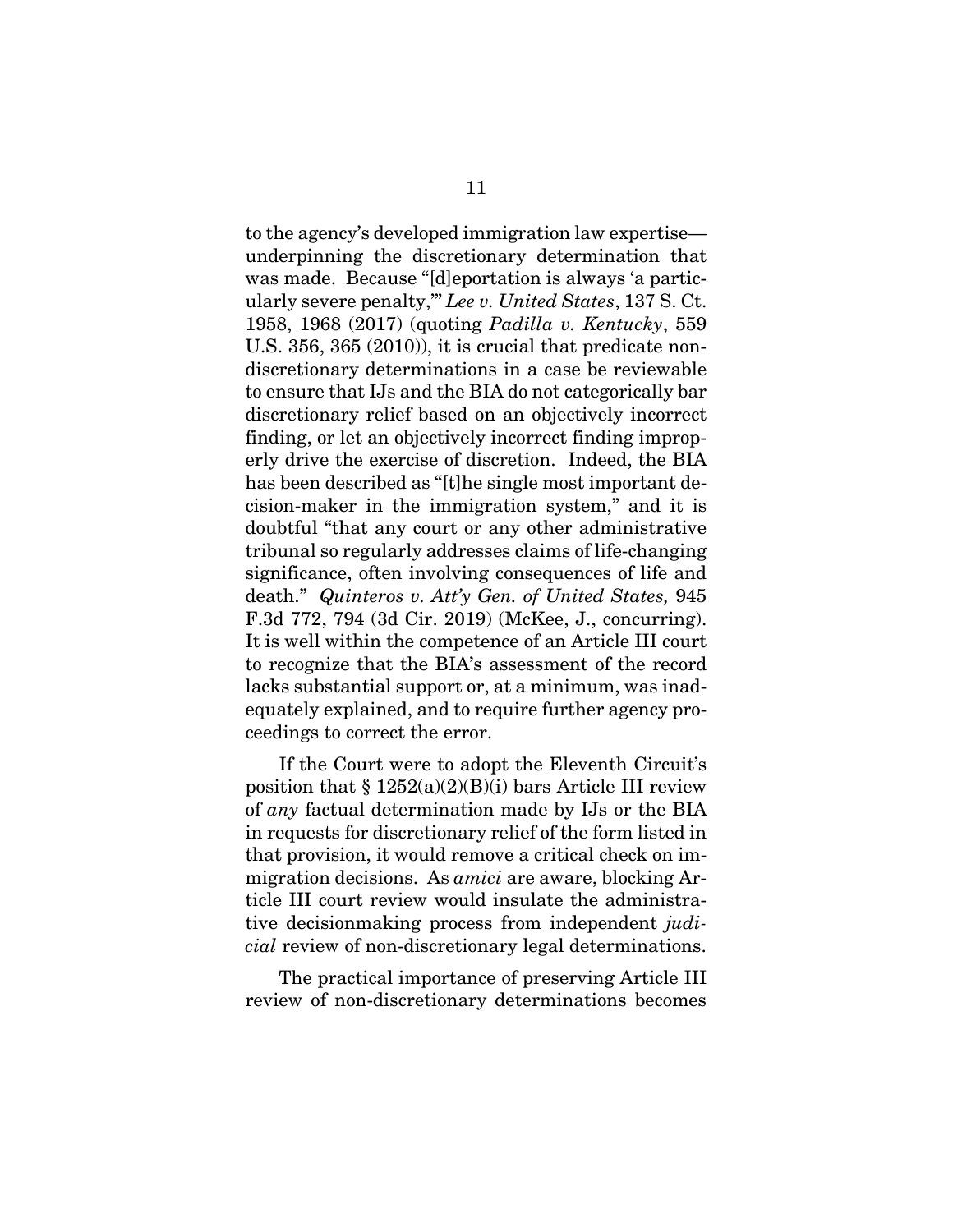even clearer when the docket pressures on agency adjudicators are taken into account. In situations where IJs and the BIA have spent insufficient time considering a case, or failed to write out complete (even if brief) reasoning for a decision, it is critical that Article III courts retain the power to review and correct, where necessary, decisions made by EOIR adjudicators.

Immigration courts face a national backlog of nearly 1.4 million cases.4 That calculates to an average backlog of over 2,600 cases for each of the approximately 535 immigration judges in the country.<sup>5</sup> Immigration judges face a daunting challenge because of these caseloads. One judge described her experience as "nightmarish," explaining that to tackle her wellabove the mathematical average "pending caseload [of] about 4,000 cases" she had only "about half a judicial law clerk and less than one full-time legal assistant to help [her]."6

By contrast, in 2014, for instance, the entire federal appellate bench only had 54,988 cases, and the

<sup>4</sup> *Backlog of Pending Cases in Immigration Courts as of July 2021*, The Transactional Records Access Clearinghouse*,*  https://trac.syr.edu/phptools/immigration/court\_backlog/apprep\_backlog.php (last visited Aug. 27, 2021).

United States Department of Justice, Executive Office for Immigration Review: About the Office, https://www.justice.gov/eoir/office-of-the-chief-immigration-judge (last updated Aug. 2, 2021).

<sup>6</sup> *Amid "nightmarish" case backlog, experts call for independent immigration courts*, A.B.A. News (Aug. 9, 2019), https://www.americanbar.org/news/abanews/aba-news-archives/2019/08/amid-\_nightmarish-case-backlog--experts-callfor-independent-imm/.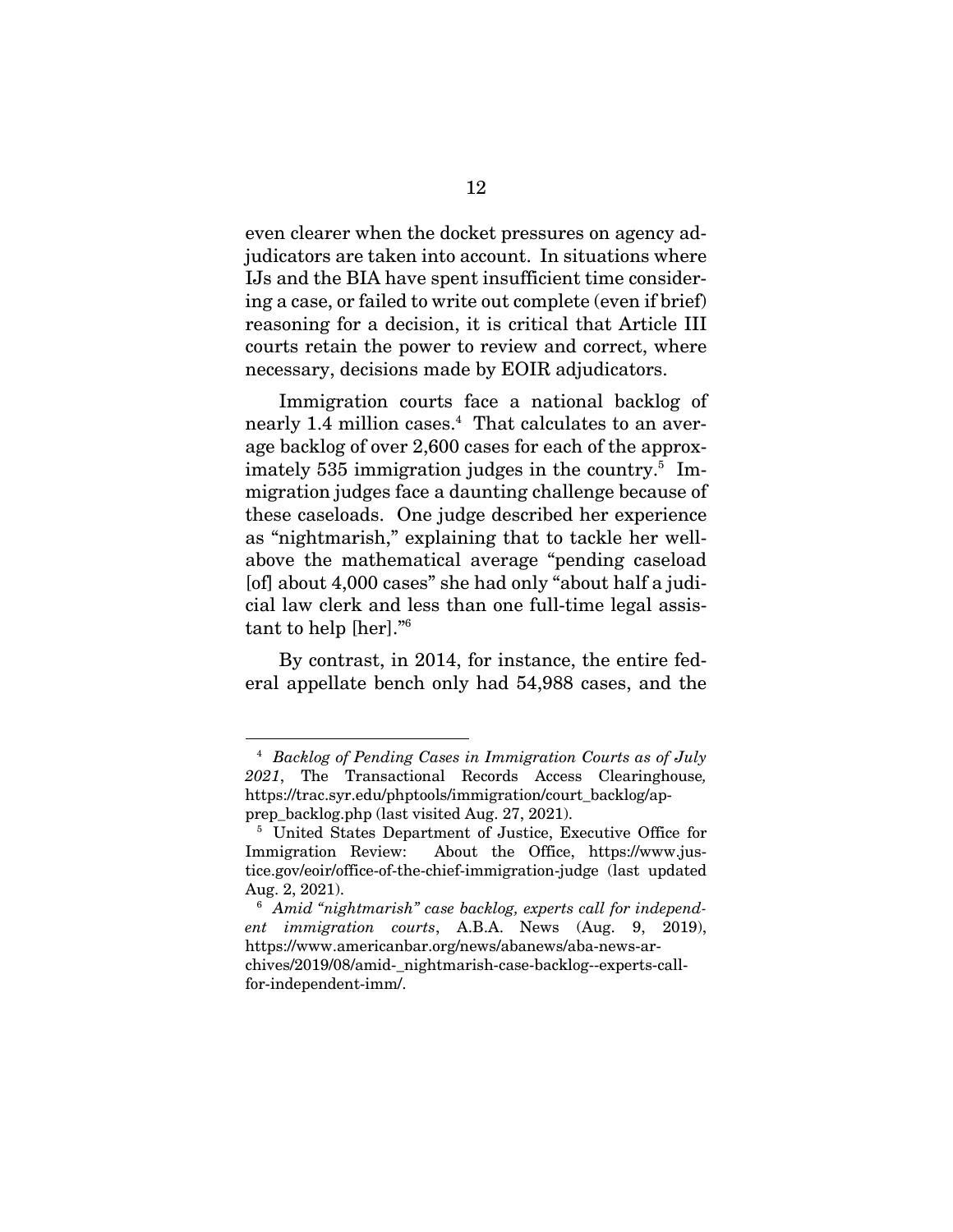law clerk-to-IJ ratio is 1:4, whereas federal judges generally have two to four clerks per judge.7

In *amici*'s respectful view, these docket pressures further heighten the risk that IJ errors will go unseen and uncorrected. Although agency adjudicators may have a better sense of the "overall … landscape" than federal judges, "the time and resource shortfalls that afflict agency decision-making may make its adjudicators more error-prone, while federal judges' comparative surfeit of both improves their relative capacity to decide cases accurately."8 Indeed, social science re search confirms that "[t]he accuracy of human judgments decreases under time pressure."9 And the pressures on the immigration adjudication system already have produced significantly flawed results. *See, e.g.*, *Makwana v. Att'y Gen. of United States*, 611 F. App'x 58, 61 (3d Cir. 2015) (remanding case because of factual error by BIA regarding date visa was revoked); *Ssali v. Gonzales*, 424 F.3d 556, 563 (7th Cir. 2005) (remanding case where a "very significant mistake suggests that the Board was not aware of the most

<sup>7</sup> Jonah B. Gelbach & David Marcus, *Rethinking Judicial Review of High Volume Agency Adjudication*, 96 TEX. L. REV. 1097, 1111 (2018).

<sup>8</sup> *Id.*

<sup>9</sup> Anne Edland & Ola Svenson, *Judgment and Decision Making Under Time Pressure Studies and Findings*, in TIME PRES-SURE AND STRESS IN HUMAN JUDGMENT AND DECISION MAKING 29, 35–36 (Ola Svenson & A. John Maule eds., 1993); *see also* Eberhard Feess & Roee Sarel, *Judicial Effort and the Appeals System: Theory and Experiment*, 47 J. LEGAL STUD. 269, 270–71 (2018) (concluding from laboratory experiment that penalizing reversals prompts greater trial-level effort compared with systems with no appeals and systems where reversals are not penalized).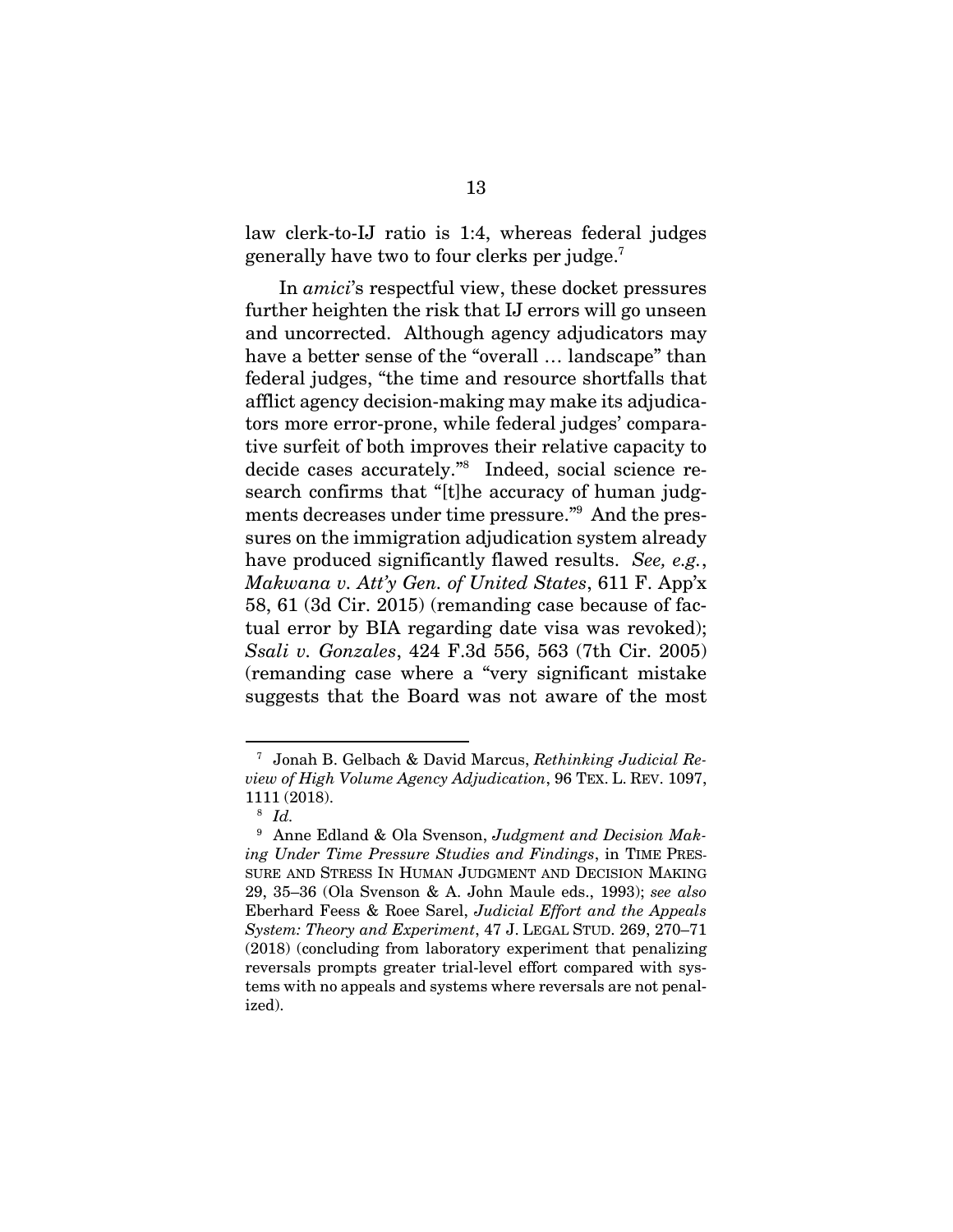basic facts of [petitioner's] case and deprives its ruling of a rational basis"); *Niam v. Ashcroft*, 354 F.3d 652, 656 (7th Cir. 2004) ("[T]he remainder of the immigration judge's opinion is riven with errors as well, . . . and these were not noticed by the [B]oard . . . ."); *Berishaj v. Ashcroft*, 378 F.3d 314, 331 (3d Cir. 2004) (concluding that it was "an embarrassment to the Agency on multiple levels" where BIA's summary affirmance of a stale decision "shirk[ed] its role and duty of ensuring that the final agency determination in an immigration case is reasonably sound and reasonably current"), *abrogated on other grounds by Nbaye v. Att'y Gen. of U.S.*, 665 F.3d 57 (3d Cir. 2011).

In an attempt to cut through the backlog, BIA members have increasingly turned to mechanisms by which they can affirm the IJ's conclusion with minimal analysis. For instance, BIA members may fall back on the option of Affirmance Without Opinion ("AWO"). As recently as 2011, the percentage of cases resolved via AWO was low—2 to  $5\%$ .<sup>10</sup> A new rule, however (effective as of September 2019), provides that when a Board member issues an AWO, that decision is "presumed to have considered all of the parties' relevant issues and claims of error on appeal regardless of the type of the BIA's decision."11 Thus, the BIA can now issue a two-sentence opinion endorsing the IJ

<sup>10</sup> Arnold & Porter, 2019 Update Report: Reforming the Immigration System UD 3–7 (Mar. 2019), https://www.americanbar.org/content/dam/aba/publications/commis-si-on\_on\_immigration/2019 reforming the immigration system volume\_2.pdf.

<sup>&</sup>lt;sup>11</sup> Board of Immigration Appeals: Affirmance Without Opinion, Referral for Panel Review, and Publication of Decisions as Precedents, 84 Fed. Reg. 31463 (July 2, 2019) (to be codified at 8 C.F.R. pts. 1003, 1292).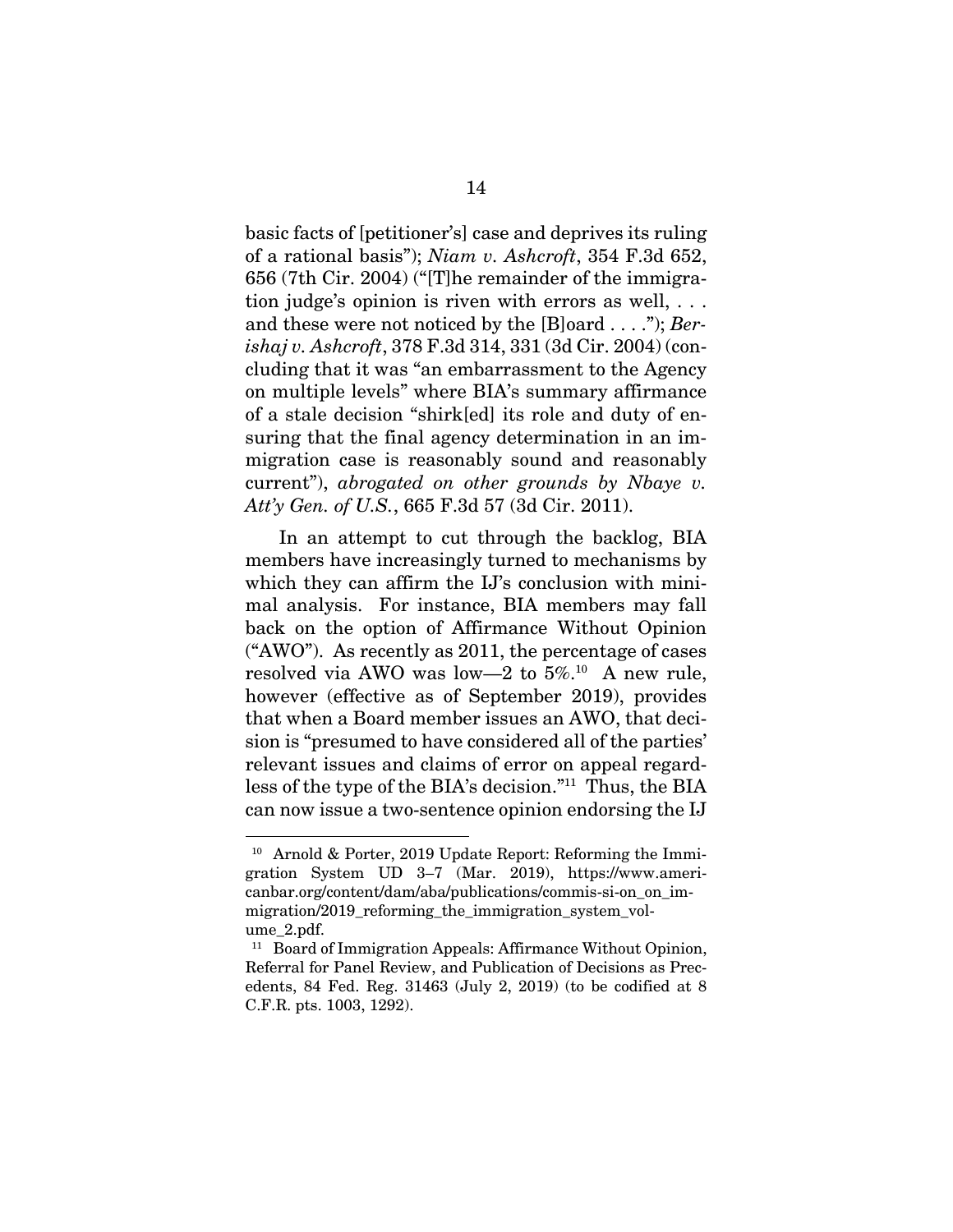and rely on a regulatory presumption of regularity, regardless of the record.

Federal courts have long been critical of IJ and BIA opinions as inadequately reasoned. To be sure, as *amici* are familiar, "the large number of cases" on IJs and BIA's dockets "imposes practical limitations on the length" of written opinions. *Voci v. Gonzales*, 409 F.3d 607, 613 n.3 (3d Cir. 2005). IJs and BIA members may have spent more time evaluating a case than the length of an opinion alone would suggest. At the same time, "every judge must learn to live with the fact he or she will make some mistakes; it comes with the territory." *Ramos v. Louisiana*, 140 S. Ct. 1390, 1408 (2020). Article III courts play a crucial role in ensuring that executive-branch productivity mandates do not override the obligation to give due attention to a case; that "crowded dockets or a backlog of cases" do not "allow an IJ or the BIA to dispense with an adequate explanation … merely to facilitate or accommodate administrative expediency." *Valarezo-Tirado v. Att'y Gen. of United States*, 6 F.4th 542, 549 (3d Cir. 2021).

The federal reporters are replete with examples where federal courts have found that BIA opinions were deficient because they were incorrect about key determinations in the case or made significant nondiscretionary errors. *See, e.g.*, *Quinteros*, 945 F.3d at 789 (McKee, J., concurring) ("[I]t is difficult for me to read this record and conclude that the Board was acting as anything other than an agency focused on ensuring Quinteros' removal rather than as the neutral and fair tribunal it is expected to be."); *Mayorga v. Att'y Gen.*, 757 F.3d 126, 134 (3d Cir. 2014) (reversing a BIA decision without remand and observing that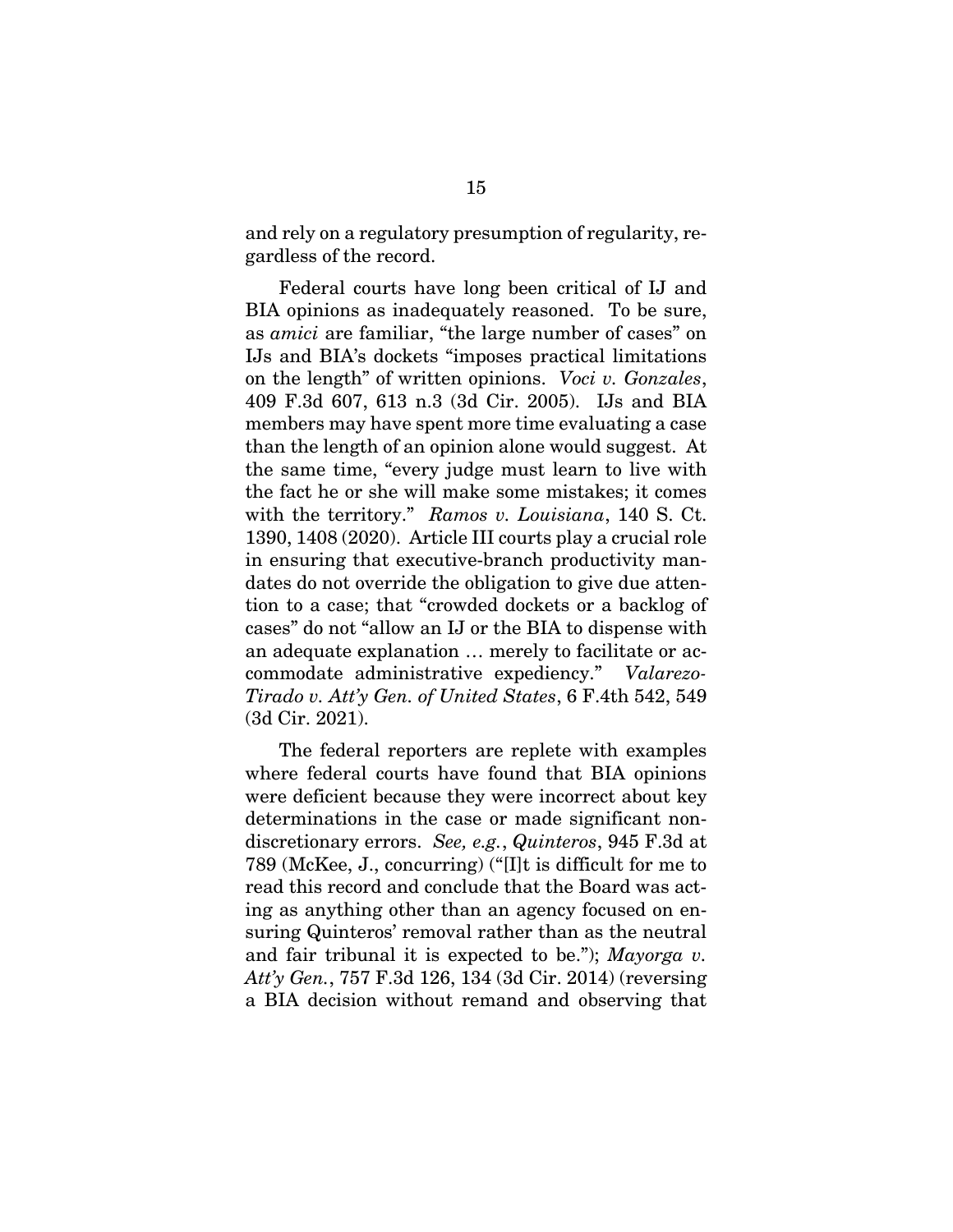"[i]deally the BIA would have provided more analysis, explaining why it accepted the IJ's (erroneous) reasoning…") (alteration in original); *Gallimore v. Att'y Gen*., 619 F.3d 216, 221 (3d Cir. 2010) (holding that "[t]he BIA's analysis in all likelihood rests on an historically inaccurate premise …"); *Recinos De Leon v. Gonzales*, 400 F.3d 1185, 1193–94 (9th Cir. 2005) ("By streamlining the case, the BIA offered no coherent alternative explanation for the decision not dependent on the IJ's deficient finding of facts.").

In *amici*'s view, the Court should read § 1252(a)(2)(B)(i) to permit Article III courts to continue to correct these types of objective predicate determinations that can be critical in requests for ultimate discretionary relief.

#### **CONCLUSION**

For the reasons stated above and in Petitioners' briefs, the Court should reverse the Eleventh Circuit's judgment.

Respectfully submitted,

RICHARD W. MARK *Counsel of Record* AMER S. AHMED CHRIS JONES GIBSON, DUNN & CRUTCHER LLP 200 Park Avenue New York, NY 10166 (212) 351-4000 rmark@gibsondunn.com

*Counsel for Amici Curiae*

September 7, 2021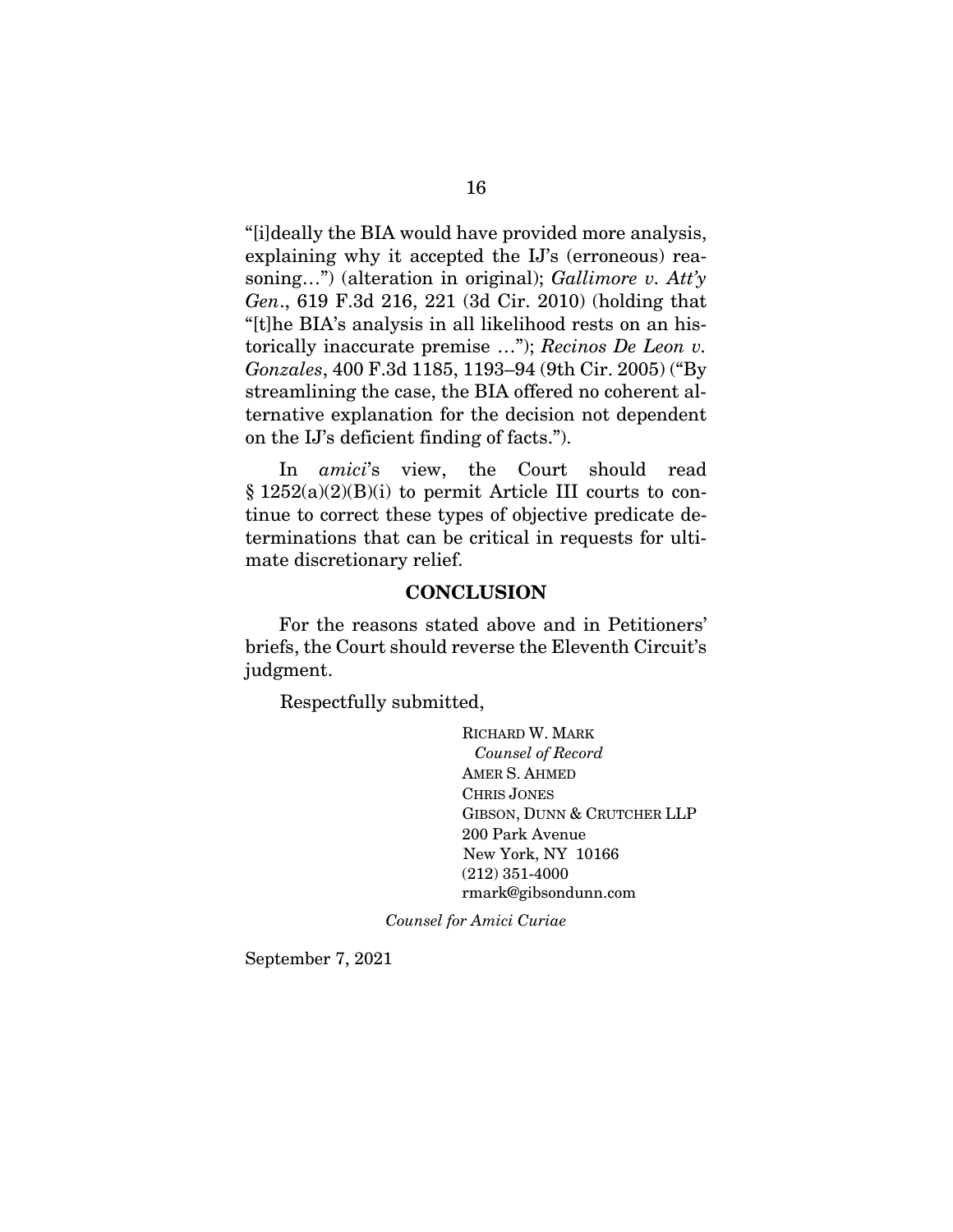### **APPENDIX OF** *AMICI CURIAE*

- 1. **The Honorable Steven Abrams** served as an Immigration Judge at the New York, Varick Street, and Queens Wackenhut Immigration Courts in New York City from 1997 until 2013.
- 2. **The Honorable Terry A. Bain** served as an Immigration Judge in New York from 1994 until 2019.
- 3. **The Honorable Sarah Burr** served as an Immigration Judge, and then as Assistant Chief Immigration Judge, in New York from 1994 until 2012.
- 4. **The Honorable Teofilo Chapa** served as an Immigration Judge in Miami, Florida from 1995 until 2018.
- 5. **The Honorable Jeffrey S. Chase** served as an Immigration Judge in New York City from 1995 until 2007.
- 6. **The Honorable George T. Chew** served as an Immigration Judge in New York from 1995 until 2017.
- 7. **The Honorable Joan V. Churchill** served as an Immigration Judge from 1980 until 2005 in Washington DC-Arlington VA, including 5 terms as a Temporary Member of the Board of Immigration Appeals.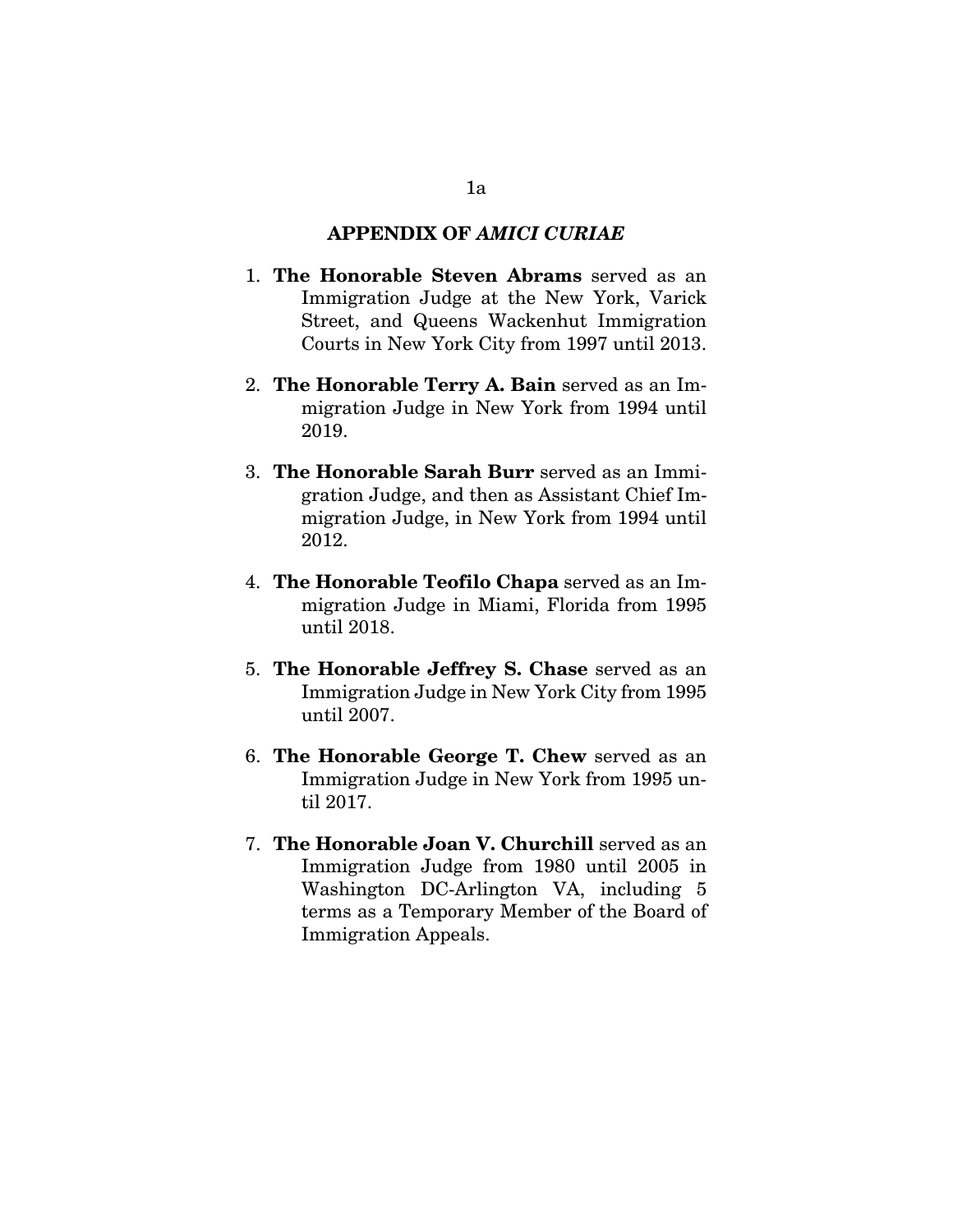- 8. **The Honorable Bruce J. Einhorn served** as an Immigration Judge in Los Angeles from 1990 until 2007.
- 9. **The Honorable Cecelia M. Espenoza** served as a Member of the BIA from 2000 until 2003.
- 10.**The Honorable Noel Ferris** served as an Immigration Judge in New York from 1994 until 2013. Previously, she served as Chief of the Immigration Unit at the U.S. Attorney's Office for the Southern District of New York from 1987 until 1990.
- 11.**The Honorable James R. Fujimoto** served as an Immigration Judge in Chicago from 1990 until 2019.
- 12.**The Honorable Alberto E. Gonzalez** served as an Immigration Judge in San Francisco from 1995 until 2005.
- 13.**The Honorable John F. Gossart, Jr.** served as an Immigration Judge in Baltimore from 1982 until 2013.
- 14.**The Honorable Paul Grussendorf** served as an Immigration Judge in Philadelphia and San Francisco from 1997 until 2004.
- 15.**The Honorable Miriam Hayward** served as an Immigration Judge in San Francisco from 1997 until 2018.
- 16.**The Honorable Charles Honeyman** served as an Immigration Judge in Philadelphia and New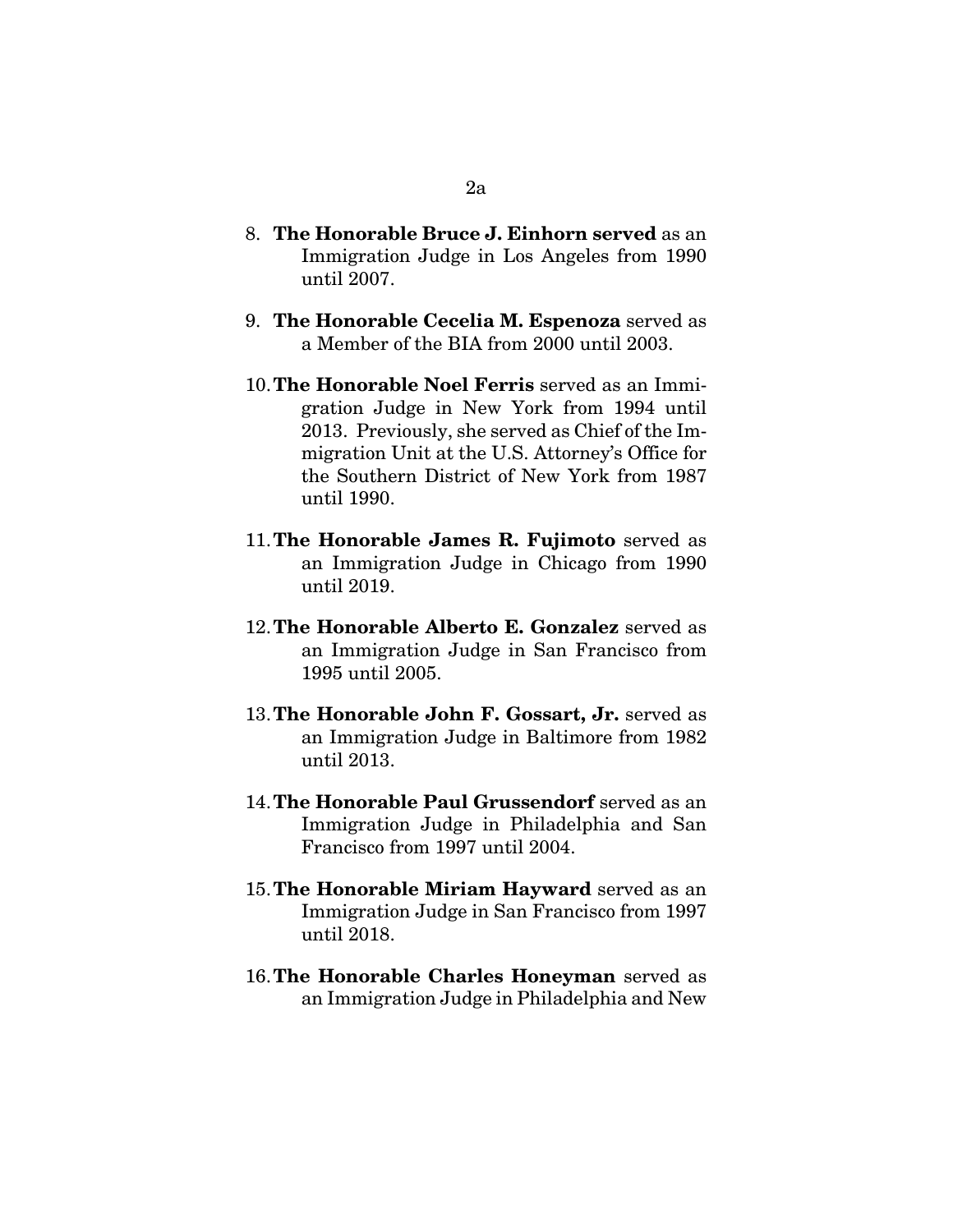York from 1995 until 2020.

- 17.**The Honorable Rebecca Jamil** served as an Immigration Judge in San Francisco from 2016 until 2018.
- 18.**The Honorable William P. Joyce** served as an Immigration Judge in Boston, Massachusetts from 1996 until 2002.
- 19.**The Honorable Carol King** served as an Immigration Judge in San Francisco from 1995 until 2017 and was a temporary member of the Board for six months between 2010 and 2011.
- 20.**The Honorable Elizabeth A. Lamb** served as an Immigration Judge in New York from 1995 until 2018.
- 21.**The Honorable Margaret McManus** served as an Immigration Judge in New York from 1991 until 2018.
- 22.**The Honorable Charles Pazar** served as an Immigration Judge in Memphis, Tennessee, from 1998 until 2017.
- 23.**The Honorable Laura Ramirez** served as an Immigration Judge in San Francisco from 1997 until 2018.
- 24.**The Honorable John W. Richardson** served as an Immigration Judge in Phoenix, Arizona from 1990 until 2018.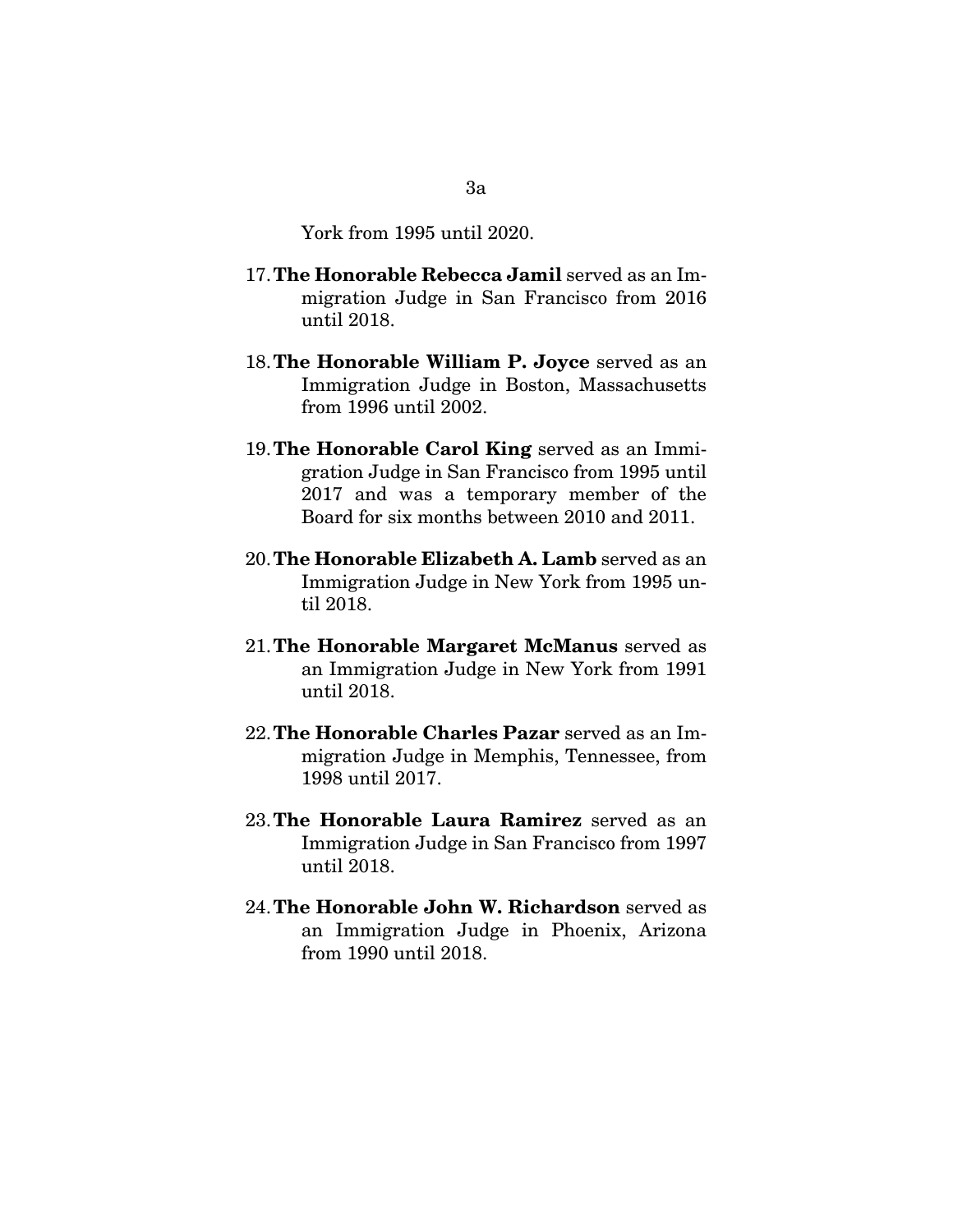- 25.**The Honorable Lory D. Rosenberg** served on the BIA from 1995 until 2002.
- 26.**The Honorable Susan Roy** served as an Immigration Judge from 2008 until 2010 in Newark.
- 27.**The Honorable Paul W. Schmidt** served as an Immigration Judge from 2003 until 2016 in Arlington, VA. He previously served as Chairman of the BIA from 1995 until 2001, and as a BIA Member from 2001 until 2003. He served as Deputy General Counsel of the former INS from 1978 until 1987, serving as Acting General Counsel from 1979 until 1981 and 1986 until 1987.
- 28.**The Honorable Patricia M. B. Sheppard** served as an Immigration Judge in Boston from 1993 until 2006.
- 29.**The Honorable Ilyce S. Shugall** served as an Immigration Judge in San Francisco from 2017 until 2019.
- 30.**The Honorable Helen Sichel** served as an Immigration Judge in New York from 1997 until 2020.
- 31.**The Honorable Denise Slavin** served as an Immigration Judge in the Miami, Krome Detention Center, and Baltimore Immigration Courts from 1995 until 2019.
- 32.**The Honorable Andrea Hawkins Sloan** served as an Immigration Judge in Portland from 2010 until 2017.